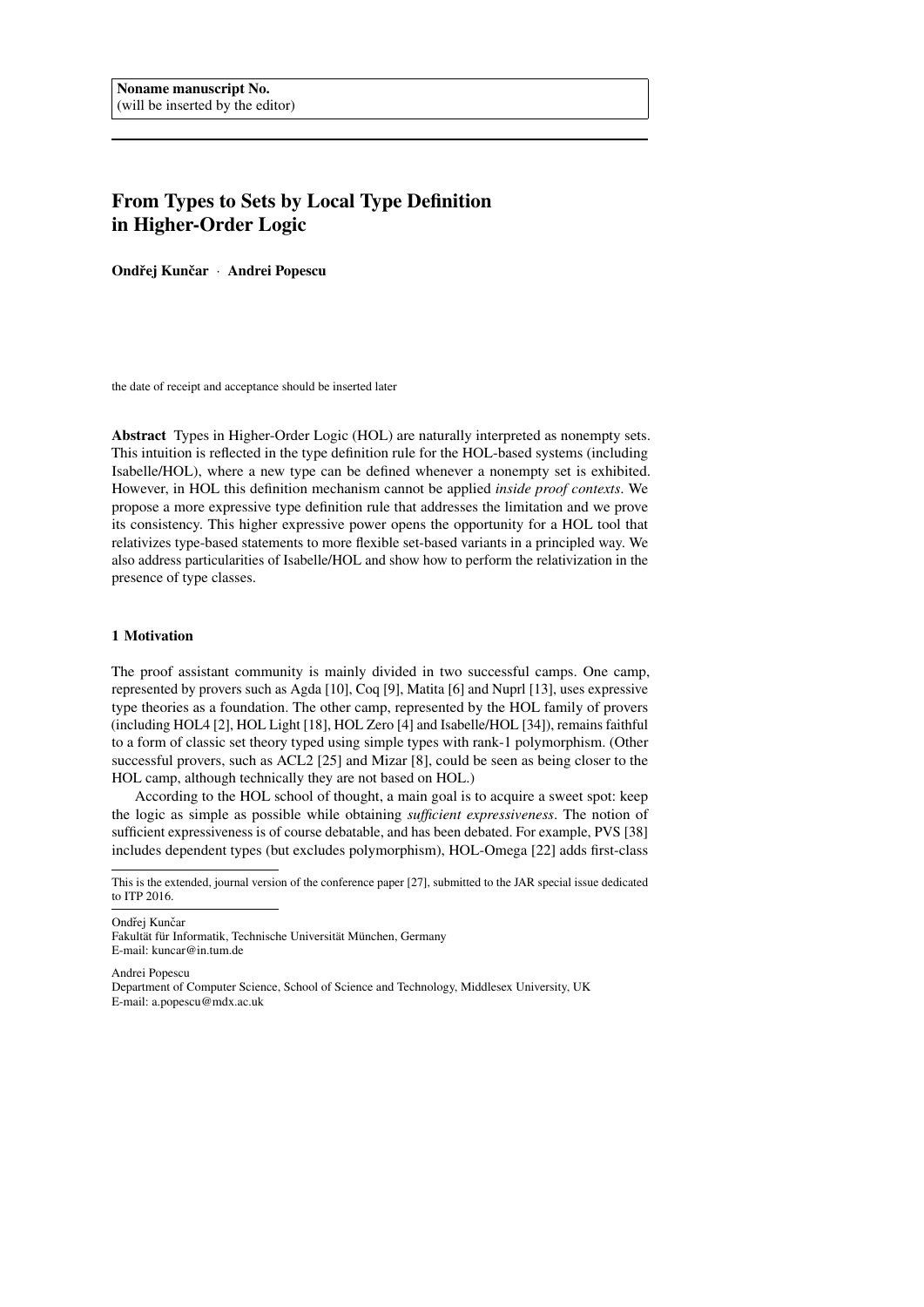type constructors to HOL, and Isabelle/HOL adds ad hoc overloading of polymorphic constants. In this paper, we want to propose a gentler extension of HOL. We do not want to promote new "first-class citizens," but merely to give better credit to an old and venerable HOL citizen: the notion of types emerging from sets.

The problem that we address in this paper is best illustrated by an example. Let lists :  $\alpha$  set  $\rightarrow \alpha$  list set be the constant that takes a set *A* and returns the set of lists whose elements are in *A*, and P :  $\alpha$  list  $\rightarrow$  bool be another constant (whose definition is not important here). Consider the following two statements, which use either types or sets to represent semantically the same mathematical fact (for clarity, we extend the usual HOL syntax by explicitly quantifying over types at the outermost level as in HOL-Omega):

$$
\forall \alpha. \exists x s_{\alpha} \text{ list. } \mathsf{P} \text{ x} s \tag{1}
$$

<span id="page-1-1"></span><span id="page-1-0"></span>
$$
\forall \alpha. \,\forall A_{\alpha \text{ set}}. A \neq \emptyset \longrightarrow (\exists xs \in \text{lists } A. \text{ P } xs)
$$
 (2)

The formula [\(2\)](#page-1-0) is a relativized form of [\(1\)](#page-1-1), quantifying not only over all types  $\alpha$ , but also over all their nonempty subsets *A*, and correspondingly relativizing the quantification over all lists to quantification over the lists built from elements of *A*. We call theorems such as [\(1\)](#page-1-1) *type based* and theorems such as [\(2\)](#page-1-0) *set based*.

Type-based theorems have obvious advantages compared to the set-based ones. First, they are more concise. Moreover, automatic proof procedures work better for them, thanks to the fact that they encode properties more rigidly and more implicitly, namely, in the HOL types (such as membership to  $\alpha$  list) and not via formulas (such as membership to the set lists *A*). On the downside, type-based theorems are less flexible, and therefore unsuitable for some developments. Indeed, when working with mathematical structures, it is often the case that they have the desired property only on a proper subset of the whole type. For example, a function *f* from  $\tau$  to  $\sigma$  may be injective or continuous only on a subset of  $\tau$ .

When wishing to apply type-based theorems from the library to deal with such situations, users are forced to produce ad hoc workarounds: they can often define a new (global) type isomorphic to the concrete set, which HOL allows only if the set can be represented by a closed term.<sup>[1](#page-1-2)</sup> But quite often the set depends on some local variables or local definitions (typically because it was constructed inside of a proof), in which case one needs the setbased relativization of the type-based library theorem. In the most striking cases, such a relativization is created manually. For example, in Isabelle/HOL there exists the constant inj-on *A*  $f = (\forall x \ y \in A$ .  $f \ x = f \ y \longrightarrow x = y)$  together with a small library about functions being injective only on a subset of a type. In summary, while it is easier to reason about type-based statements such as [\(1\)](#page-1-1), the set-based statements such as [\(2\)](#page-1-0) are more general and more widely applicable.

An additional nuance to this situation is specific to Isabelle/HOL, which allows users to annotate types with Haskell-like [\[41\]](#page-23-6) type-class constraints [\[35\]](#page-23-7). This provides a further level of implicit reasoning. For example, instead of explicitly quantifying a statement over an associative operation  $*$  on a type  $\sigma$ , one marks  $\sigma$  as having class semigroup (which carries implicitly the assumptions). This would also need to be reversed when relativizing from types to sets. If [\(1\)](#page-1-1) made the assumption that  $\alpha$  is a semigroup, as in  $\forall \alpha_{\text{semigroup}}$ .  $\exists x s_{\alpha}$  list. P *xs*, then [\(2\)](#page-1-0) would need to quantify universally not only over *A*, but also over a binary operation on *A*, and explicitly assume it to be associative.

Isabelle provides a large collection of arithmetic simplification procedures, which serve as an example of an automation that works better for type-based goals than for the set-based ones

<span id="page-1-2"></span><sup>&</sup>lt;sup>1</sup> Let us recall that HOL does not allow for dependent types.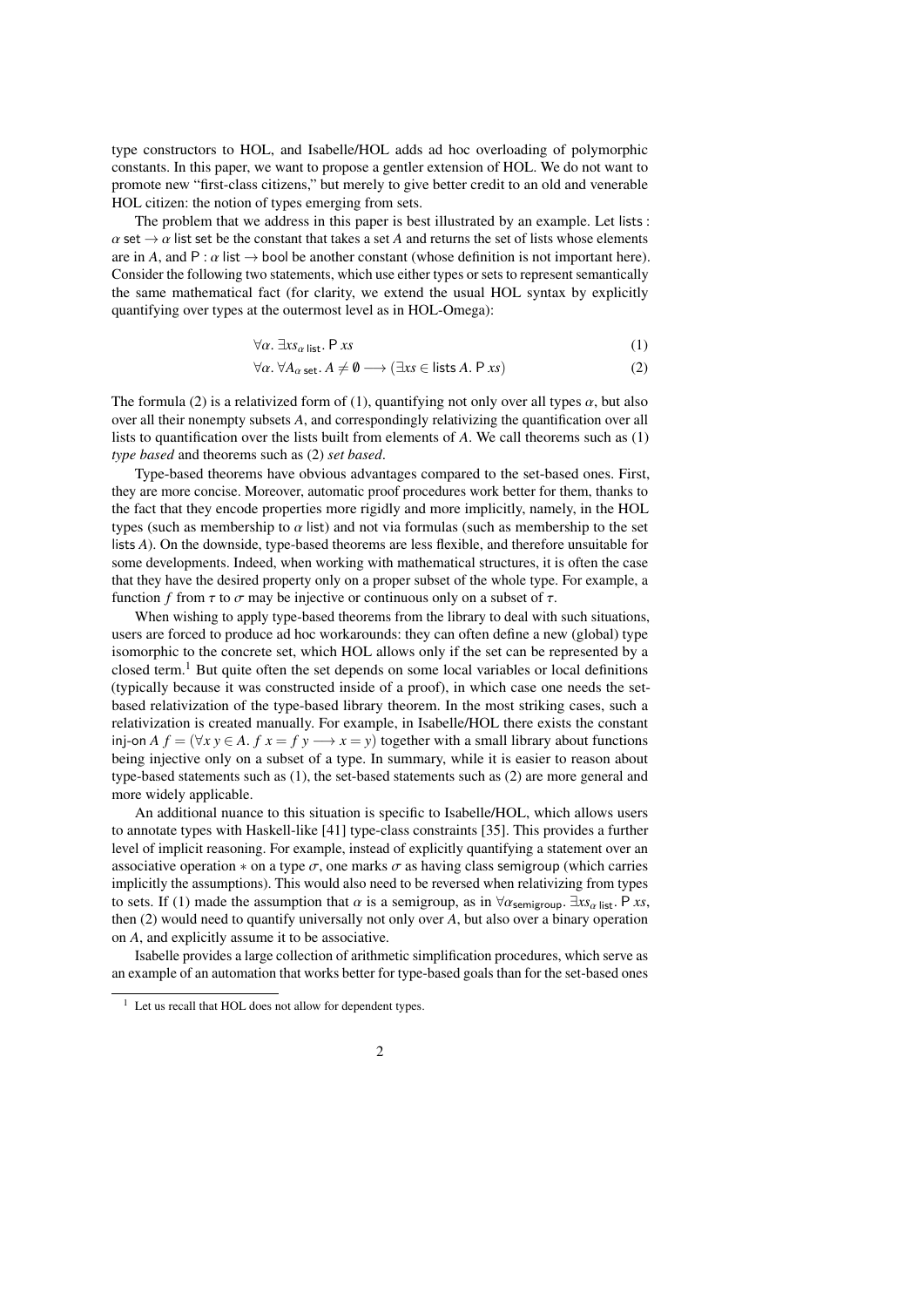since they work smoothly only if the corresponding simplification rules apply to the whole type. For example, the cancellation procedure can discharge the goal *x*− *x* = 0 only if *x*'s type is restricted to an appropriate algebraic structure such as  $\alpha_{\text{group}}$ , in which case the goal can be easily rewritten to True. In the set-based setting, in which x has an unrestricted type  $\alpha$ , the formula does not hold in general. The cancellation would work only if the simplifier could prove that  $x \in G$  and group *G* for some *G*, which would have to be synthesized or obtained from the proof context. Moreover, since *G* itself could be an arbitrary term, the simplifier could rewrite *G* in such a way that  $x \in G$  could not be proved anymore.

The aforementioned problem, of the mismatch between type-based theorems from libraries and set-based versions needed by users, shows up regularly in requests posted on the Isabelle community mailing lists. Here is an example [\[43\]](#page-23-8): *Various lemmas* [from the theory Finite\_Set] *require me to show that f* [commutes with ◦] *for all x and y. This is a too strong requirement. I can show that it holds for all x and y in A, but not for all x and y in general.*

Often, users feel the need to convert entire libraries from type-based theorems to setbased ones. For example, our colleague Fabian Immler writes about his large formalization experience [\[24,](#page-23-9) §5.7]: *The main reason why we had to introduce this new type* [of finite maps] *is that almost all topological properties are formalized in terms of type classes, i.e., all assumptions have to hold on the whole type universe. It feels like a cleaner approach* [would be] *to relax all necessary topological definitions and results from types to sets because other applications might profit from that, too.*

A prophylactic alternative is of course to develop the libraries in a set-based fashion from the beginning, agreeing to pay the price in terms of verbosity and lack of automation. And numerous developments in different HOL-based provers do just that [\[5,](#page-22-7) [11,](#page-22-8) [12,](#page-22-9) [21,](#page-23-10) [31\]](#page-23-11).

In this paper, we propose an alternative that gets the best of both worlds: *Prove easily and still be flexible.* More precisely, develop the libraries type based, but export the results set based. We start from the observation that, from a set-theoretic semantics standpoint, the theorems [\(1\)](#page-1-1) and [\(2\)](#page-1-0) are equivalent: they both state that, for every nonempty collection of elements, there exists a list of elements from that collection for which *P* holds. Unfortunately, the HOL logic in its current form is blind to one direction of this equivalence: assuming that [\(1\)](#page-1-1) is a theorem, one cannot prove [\(2\)](#page-1-0). Indeed, in a proof attempt of [\(2\)](#page-1-0), one would fix a nonempty set *A* and, to invoke [\(1\)](#page-1-1), one would need to define a new type corresponding to *A*—an action not currently allowed inside a HOL proof context.

In this paper, we propose a natural and sound extension to HOL (and to Isabelle/HOL) to enable type definitions to be emulated inside HOL proof contexts, which allows us to prove the above-mentioned equivalences. We will also show how this can be used to leverage user experience as outlined above.

The paper is organized as follows. In Section [2,](#page-3-0) we recall the logics of HOL and Isabelle/HOL. In Section [3,](#page-6-0) we describe the envisioned extension of HOL: adding a new rule for simulating type definitions in proof contexts. In Section [4,](#page-7-0) we prove that the new rule is a consistent addition to HOL. In Section [5,](#page-10-0) we demonstrate how the new rule allows us to relativize type-based theorems to set-based ones in HOL. Due to the presence of type classes, we need to extend Isabelle/HOL's logic further to achieve the relativization—this is the topic of Section [6.](#page-11-0) In Section [7,](#page-16-0) we outline the process of performing the relativization in a principled and automated way. In Section [8,](#page-18-0) we describe an application of our results to a more general version of relativization, namely from types to terms. Finally, in Section [9](#page-21-0) we describe limitations of our approach and outline our future work.

Starting from Isabelle2016-1, the implementation of the proposed logical extensions and some examples discussed in this paper are part of the Isabelle distribution [\[3\]](#page-22-10).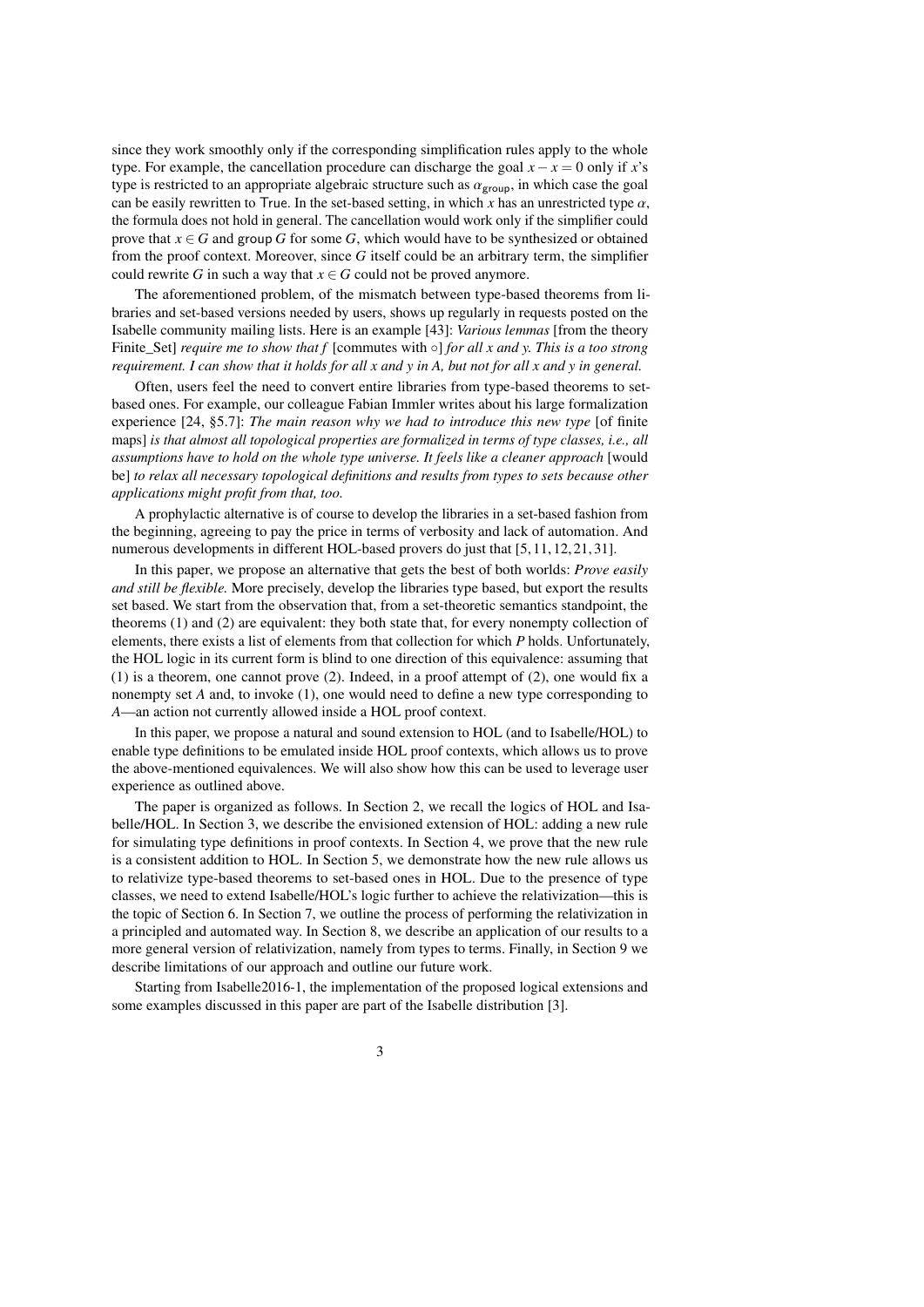# <span id="page-3-0"></span>2 HOL and Isabelle/HOL Recalled

In this section, we briefly recall the logics of HOL and Isabelle/HOL. We distinguish between the *core logic*, which is common to HOL and Isabelle/HOL, and the *definitional mechanisms*, which differ between HOL and Isabelle/HOL.

#### 2.1 Core Logic

The core logic of HOL and Isabelle/HOL is classical Higher-Order Logic with rank-1 polymorphism, Hilbert choice and the Infinity axioms.

We chose one of the equivalent formulations of the core logic of HOL in this paper. Other authors [\[15,](#page-23-12) [17,](#page-23-13) [33\]](#page-23-14) might start from different primitives or use slightly different set of primitive inference rules (or add derived rules as primitives for performance reasons in a concrete implementation). All these approaches are equivalent and do not affect our results.

We fix the following:

- an infinite set TVar, of *type variables*, ranged by α, β
- an infinite set VarN, of *(term) variable names*, ranged by *<sup>x</sup>*, *<sup>y</sup>*, *<sup>z</sup>*
- a set *<sup>K</sup>* of symbols, ranged by κ, called *type constructors*, containing three special symbols: "bool", "ind" and "→" (aimed at representing the type of booleans, an infinite type and the function type constructor, respectively)

We fix a function arOf :  $K \to \mathbb{N}$  giving arities to type constructors, such that arOf(bool) =  $arOf(ind) = 0$  and  $arOf(\rightarrow) = 2$ . If  $arOf(\kappa) = n$ , we say that  $\kappa$  is an *n*-ary type constructor. Types, ranged by  $\sigma$ ,  $\tau$ , are defined as follows:

$$
\sigma = \alpha \mid (\sigma_1, \ldots, \sigma_{\text{arOf}(\kappa)}) \kappa
$$

Thus, a type is either a type variable or an *<sup>n</sup>*-ary type constructor κ postfix-applied to a number of types corresponding to its arity. If  $n = 1$ , instead of  $(\sigma)$   $\kappa$  we write  $\sigma \kappa$ .

Finally, we fix the following:

- a set Const, ranged over by *c*, of symbols called *constants*, containing five special symbols: " $\longrightarrow$ ", "=", " $\varepsilon$ ", "zero" and "suc" (aimed at representing logical implication, equality, Hilbert choice of some element from a type, zero and successor, respectively)
- a function tpOf : Const  $\rightarrow$  Type associating a type to every constant, such that:

| $tpOf(\longrightarrow) = bool \rightarrow bool \rightarrow bool$   | $tpOf(zero) = ind$                |
|--------------------------------------------------------------------|-----------------------------------|
| $tpOf(=)=\alpha \rightarrow \alpha \rightarrow bool$               | $tpOf(suc) = ind \rightarrow ind$ |
| $tpOf(\varepsilon) = (\alpha \rightarrow bool) \rightarrow \alpha$ |                                   |

TV( $\sigma$ ) is the set of variables of a type  $\sigma$ . Given a function  $\rho$ : TVar  $\rightarrow$  Type, its *support* is the set of type variables where  $\rho$  is not the identity:  $\text{supp}(\rho) = {\alpha | \rho(\alpha) \neq \alpha}$ . A *type substitution* is a function  $\rho$ : TVar  $\rightarrow$  Type with finite support. We let TSubst denote the set of type substitutions. Each  $\rho \in \mathsf{T}$ Subst extends to a function  $\rho : \mathsf{Type} \to \mathsf{Type}$  by defining  $\rho(\alpha) = \rho(\alpha)$  and  $\rho((\sigma_1, \ldots, \sigma_n) \kappa) = (\rho(\sigma_1), \ldots, \rho(\sigma_n)) \kappa$ .

We say that  $\sigma$  is an *instance* of  $\tau$  *via a substitution* of  $\rho \in \mathsf{TSubst}$ , written  $\sigma \leq_{\rho} \tau$ , if  $\rho(\tau) = \sigma$  and supp $(\rho) \subseteq TV(\tau)$ . We say that  $\sigma$  is an *instance* of  $\tau$ , written  $\sigma \leq \tau$ , if there exists  $\rho \in \mathsf{T}$ Subst such that  $\sigma \leq_{\rho} \tau$ . Notice that if  $\sigma \leq \tau$ , there is a unique  $\rho$  such that  $\sigma \leq_{\rho} \tau$ . We say that  $\sigma$  *is in*  $\tau$  if  $\sigma$  is syntactically contained in  $\tau$ .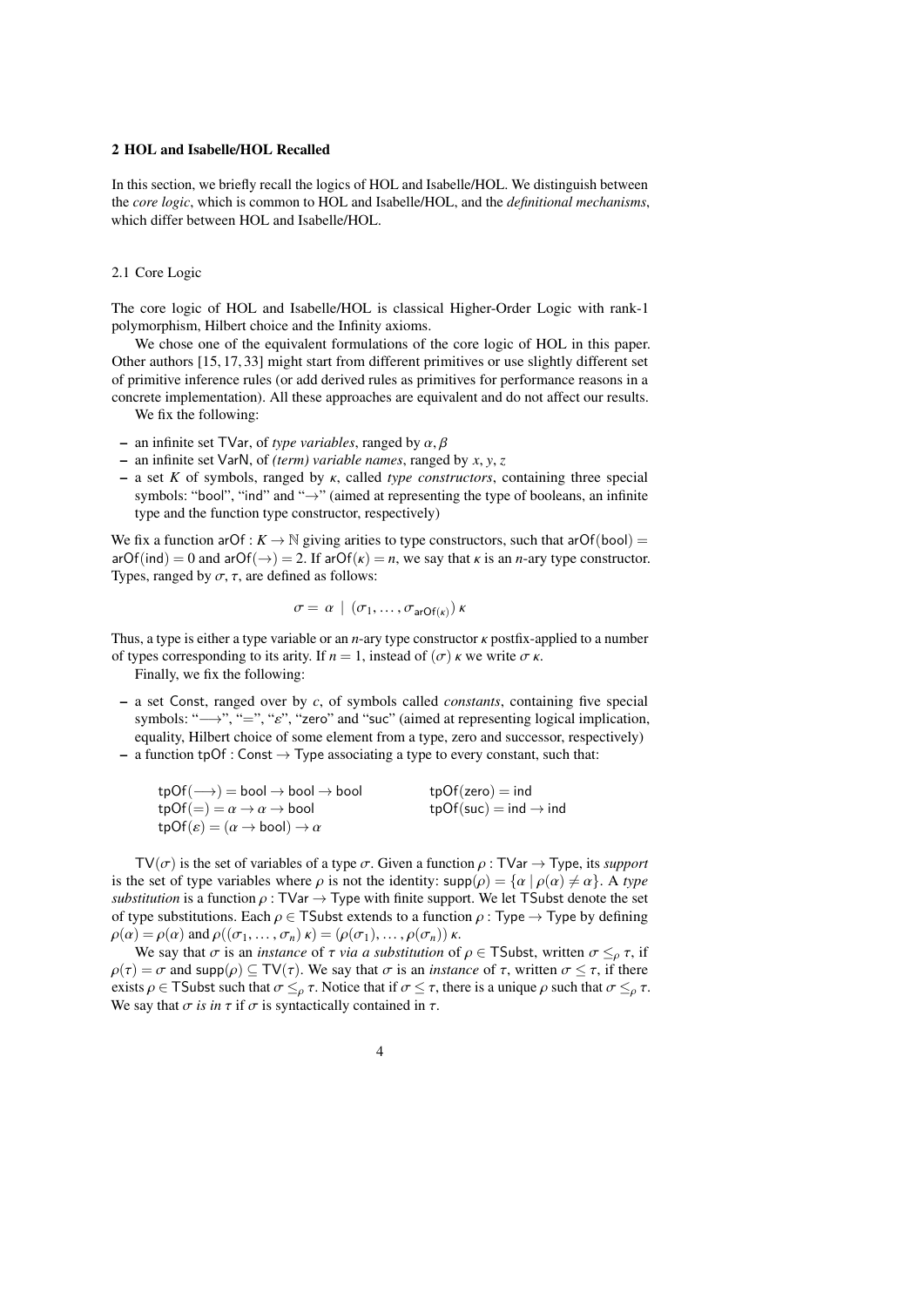A *(typed) variable* is a pair of a variable name *x* and a type  $\sigma$ , written  $x_{\sigma}$ . Let Var denote the set of all variables. A *constant instance* is a pair of a constant and a type, written  $c_{\sigma}$ , such that  $\sigma \leq \text{tpOf}(c)$ . We let Clnst denote the set of constant instances.

The tuple  $\Sigma = (K, arOf, Const, tpOf)$ , which will be fixed in what follows, is called a *signature*. This signature's *pre-terms*, ranged over by *<sup>s</sup>*, *<sup>t</sup>*, are defined by the grammar:

$$
t = x_{\sigma} \mid c_{\sigma} \mid t_1 \mid t_2 \mid \lambda x_{\sigma}.
$$

Thus, a pre-term is either a typed variable, or a constant instance, or an application, or an abstraction. As usual, we identify pre-terms modulo alpha-equivalence. Typing is defined as a binary relation between pre-terms and types, written  $t : \sigma$ , structurally inductively as follows:

$$
\frac{x \in \text{VarN}}{x_{\sigma} : \sigma} \quad \frac{c \in \text{Const} \quad \tau \le \text{tpOf}(c)}{c_{\tau} : \tau} \quad \frac{t_1 : \sigma \to \tau \quad t_2 : \sigma}{t_1 \, t_2 : \tau} \quad \frac{t : \tau}{\lambda x_{\sigma} \cdot t : \sigma \to \tau}
$$

A term is a well-typed pre-term if there exists a (necessarily unique) type  $\tau$  such that  $t : \tau$ .<br>We let Term be the set of well-typed terms. We can apply a type substitution a to a term t We let Term be the set of well-typed terms. We can apply a type substitution  $\rho$  to a term *t*, written  $\rho(t)$ , by applying  $\rho$  to the types of all variables and constant instances occurring in *t* and potentially renaming some bound variables if they would get identified. We say that a constant *c* (or a type  $\sigma$ ) *is in* a term *t* if *t* syntactically contains *c* (or  $\sigma$  respectively). The set  $FV(t)$  is the set of *t*'s free variables. The term *t* is called *closed* if it has no free variables:  $FV(t) = \emptyset$ . When writing terms, we sometimes omit the types of variables if they can be inferred. We sometimes use brackets to indicate that certain types and/or terms are a part of the term, e.g.,  $t[\alpha]$ ,  $t[\sigma, c_{\tau}]$ .

A *formula* is a term of type bool. The logical constants True and False, formula connectives and quantifiers are defined in the standard way, starting from the implication and equality primitives.

In HOL, types represent "rigid" collections of elements. More flexible collections can be obtained using sets. Essentially, a set on a type  $\sigma$ , also called a subset of  $\sigma$ , is given by a predicate  $S : \sigma \to \text{bool}$ . Then membership of an element *a* to *S*, written  $a \in S$ , is defined to mean *S a* (which is the same as *S a* = True). HOL systems differ in how abstractly they represent this concept of "sets as predicates". Our paper is agnostic on this in the following sense: we write  $\alpha$  set to be either a textual abbreviation for  $\alpha \rightarrow$  bool (corresponds to HOL Light, which uses directly the predicate type) or syntactic sugar for predicates (as in HOL4) or an actual type constructor defined to be isomorphic to the predicates (as in Isabelle/HOL). All these approaches yield essentially the same notion and our results apply to all of them.

A proof context  $\Gamma$  and a HOL theory  $D$  are finite sets of formulas. We say that  $(\Gamma, \varphi)$  is a sequent if  $\Gamma$  is a context and  $\varphi$  is a formula. The HOL deduction relation ⊢ is a ternary relation between theories, contexts and formulas,  $D$ ;  $\Gamma \vdash \varphi$ , and is defined inductively starting from the formulas in *D* and HOL axioms (containing axioms for equality, infinity, choice, and excluded middle) and applying deduction rules (introduction and elimination of  $\rightarrow$ , term and type instantiation, extensionality and  $\beta$ -reduction). Precise definitions of (equivalent variations of) the HOL deduction system can be found elsewhere [\[17,](#page-23-13) [28,](#page-23-15) [36\]](#page-23-16).

The definitional mechanisms for constants and types extend the signature (by adding the newly defined symbol) and the theory (by adding the definitional formula). We call a theory *D* definitional if *D* was created by a sequence of theory extensions corresponding either to a constant or a type definition. Since Isabelle/HOL allows for more flexible constant definitions than HOL does, we will cover their definitional mechanisms separately in the next two sections.

A theory *D* is consistent if it cannot derive False in the empty context, i.e., if  $D$ ;  $\emptyset \vdash$  False does not hold.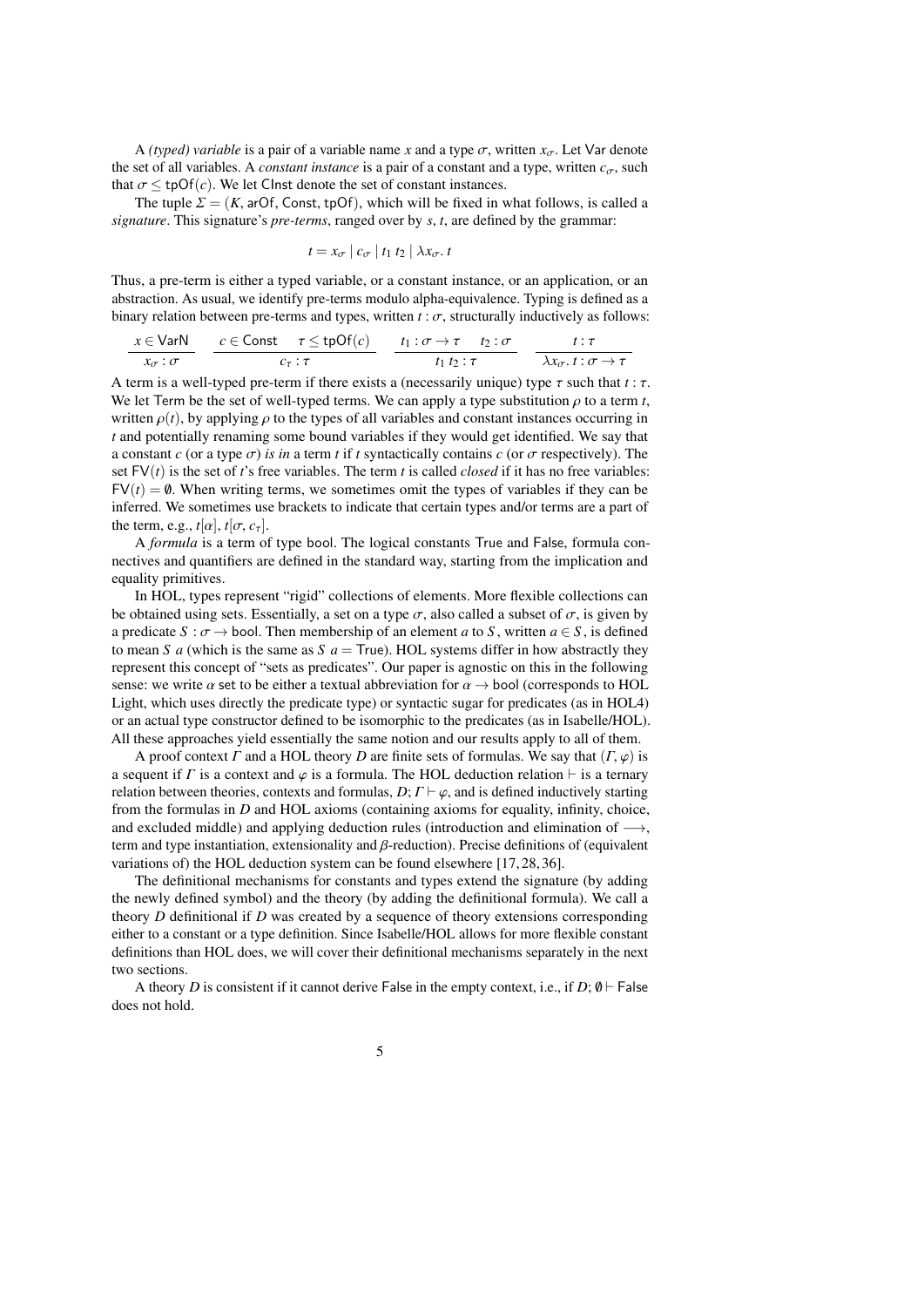#### 2.2 Definitional Mechanisms of HOL

Most of the systems implementing HOL follow the tradition to discourage their users from using arbitrary underlying theories *D* and to promote merely *definitional ones*, containing definitions of constants and types.

A *HOL constant definition* is a formula  $c_{\sigma} = t$ , where:

- $-c$  is a fresh constant of type  $\sigma$
- *t* is a term that is closed (i.e., has no free term variables) and whose type variables are included in those of  $\sigma$

*HOL type definitions* are more complex entities. They are based on the notion of a newly defined type  $\beta$  being embedded in an existing type  $\alpha$ , i.e., being isomorphic to a given nonempty subset *S* of  $\alpha$  via mappings *Abs* and *Rep*. Let  $_{\alpha}(\beta \approx S)_{Rep}^{Abs}$  denote the formula expressing this: expressing this:

$$
(\forall x_{\beta}, Rep \ x \in S) \land (\forall x_{\beta}, Abs (Rep \ x) = x) \land (\forall y_{\alpha}, y \in S \longrightarrow Rep (Abs \ y) = y)
$$

When the user issues a command typedef  $\tau = S_{\sigma \text{ set}}$ , they are required to discharge the goal  $S \neq \emptyset$ , after which the system introduces a new type  $\tau$  and two constants Abs<sup> $\tau : \sigma \to \tau$ <br>and Ben<sup> $\tau : \tau \to \sigma$  and adds the axiom  $(\tau \sim S)^{\text{Abs}^{\tau}}$  to the theory</sup></sup> and Rep<sup> $\tau$ </sup>:  $\tau \to \sigma$  and adds the axiom  $_{\sigma}(\tau \approx S)_{\text{Rep}^{\tau}}^{\text{Abs}^{\tau}}$  to the theory.

## <span id="page-5-0"></span>2.3 Definitional Mechanisms of Isabelle/HOL

While a member of the HOL family, Isabelle/HOL is special w.r.t. constant definitions. Namely, a constant is allowed to be declared with a given type  $\sigma$  and then "overloaded" on various types  $\tau$  less general than  $\sigma$  and mutually orthogonal. For example, we can have d declared to have type  $\alpha$ , and then d<sub>bool</sub> defined to be True and d<sub> $\alpha$  list defined to be  $[d_{\alpha}]$ .</sub> We shall write <sup>∆</sup>*<sup>c</sup>* for the collection of all types where *<sup>c</sup>* has been overloaded. In the above example,  $\Delta_d = \{\text{bool}, \alpha \text{ list}\}.$ 

The mechanism of overloaded definitions offers broad expressive power. But with power also comes responsibility. The system has to make sure that the defining equations cannot form a cycle. To guarantee that, a binary constant/type dependency relation  $\sim$  on types and constants is maintained, where  $u \rightarrow v$  holds true iff one of the following holds:

- 1. *u* is a constant *c* that was declared with type  $\sigma$  and *v* is a type in  $\sigma$
- 2. *u* is a constant *c* defined as  $c = t$  and *v* is a type or constant in *t*
- 3. *u* is a type  $\sigma$  defined as  $\sigma = A$  and *v* is a type or constant in *A*

We write « ↓ for (type-)substitutive closure of the constant/type dependency relation, i.e., if  $p \rightsquigarrow q$ , the type instances of p and q are in  $\rightsquigarrow^{\downarrow}$ . The system accepts only overloaded definitions for which  $\leadsto \downarrow$  does not contain an infinite chain.

In addition, Isabelle supports user-defined *axiomatic type classes*, which are essentially predicates on types. They effectively improve the type system with the ability to carry implicit assumptions. For example, we can define the type class finite( $\alpha$ ) expressing that  $\alpha$  has a finite number of inhabitants. Then, we are allowed to annotate type variables by such predicates, e.g.,  $\alpha_{\text{finite}}$  or  $\alpha_{\text{semigroup}}$  from Section [1.](#page-0-0) Finally, we can substitute a type  $\tau$  for  $\alpha_{\text{finite}}$  only if  $\tau$  has been previously proved to fulfill finite( $\tau$ ).

The axiomatic type classes become truly useful when we use overloaded constants for their definitions. This combination allows the use of Haskell-style type classes. E.g., we can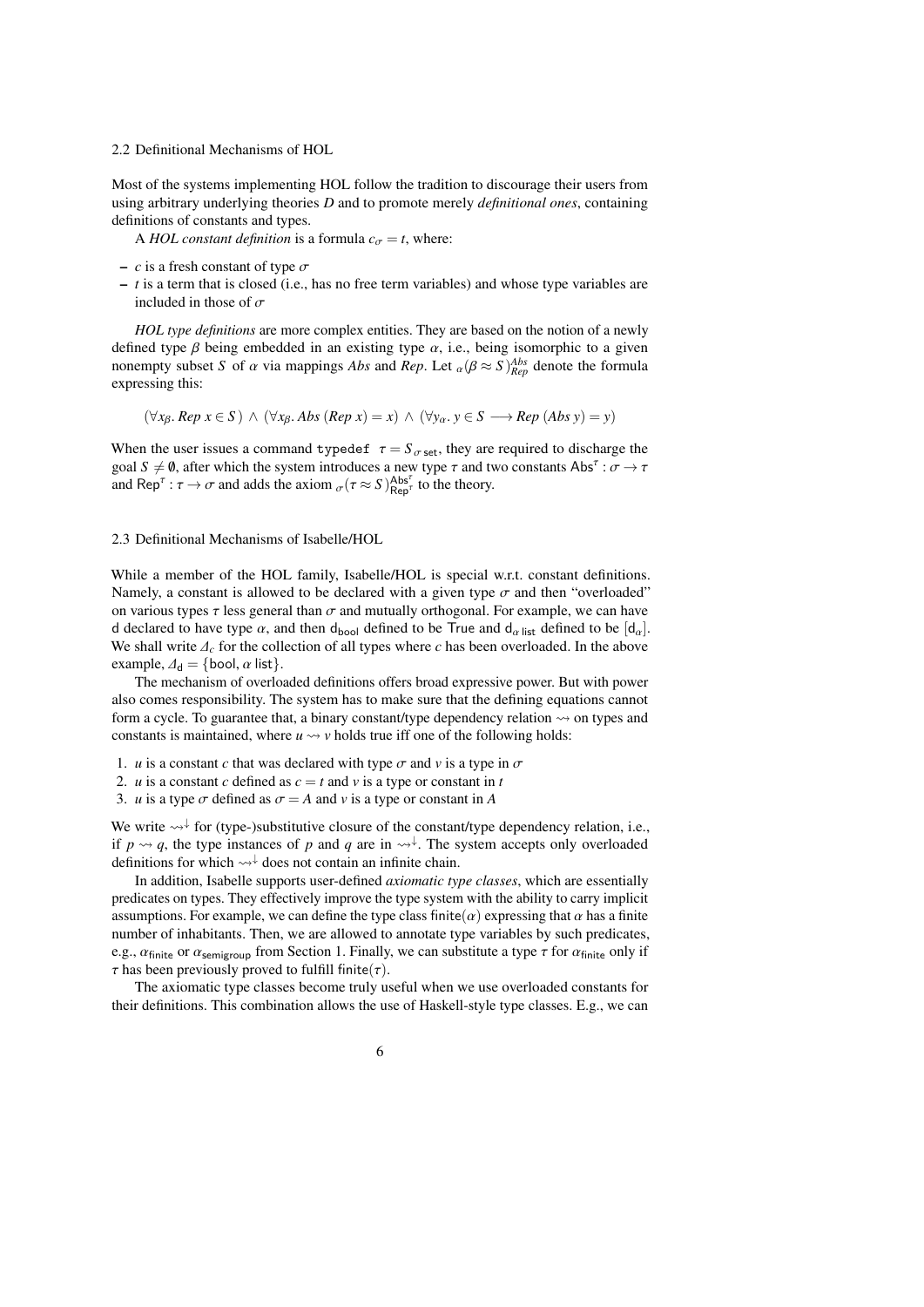reason about arbitrary semigroups by declaring a global constant  $\alpha : \alpha \to \alpha \to \alpha$  and defining the HOL predicate semigroup( $\alpha$ ) stating that  $*$  is associative on  $\alpha$ .

In this paper, we are largely concerned with results relevant for the entire HOL family of provers, but also take special care with the Isabelle/HOL maverick. Namely, we show that our local typedef proposal can be adapted to cope with Isabelle/HOL's type classes.

## <span id="page-6-0"></span>3 Proposal of a Logic Extension: Local Typedef

To address the limitation described in Section [1,](#page-0-0) we propose extending the HOL logic with a new rule for type definition with the following properties:

- It enables type definitions to be emulated inside proofs while avoiding the introduction of dependent types by a simple syntactic check.[2](#page-6-1)
- It is natural and sound w.r.t. the standard HOL semantics à la Pitts [\[36\]](#page-23-16), as well as consistent with the logic of Isabelle/HOL.

To motivate the formulation of the new rule and to understand the intuition behind it, we will first look deeper into the idea behind type definitions in HOL. Let us take a purely semantic perspective and ignore the rank-1 polymorphism for a minute. Then the principle behind type definitions simply states that for all types  $\alpha$  and nonempty subsets  $A$  of them, there exists a type  $\beta$  isomorphic to  $\overline{A}$ :

<span id="page-6-2"></span>
$$
\forall \alpha. \ \forall a_{\alpha \text{ set}}. a \neq \emptyset \longrightarrow \exists \beta. \ \exists Abs_{\alpha \to \beta} Rep_{\beta \to \alpha} \cdot \alpha (\beta \approx a)_{Rep}^{Abs}
$$

The typedef mechanism can be regarded as the result of applying a sequence of standard rules for connectives and quantifiers to  $\star$ ) in a more expressive logic (notationally, we use Gentzen's sequent calculus):

1. Left  $\forall$  rule, instantiating  $\alpha$  and  $a_{\sigma \text{ set}}$  with type  $\sigma$  and closed term *A* (of type  $\sigma$  set) (both provided by the user), and left implication rule:

$$
\frac{\Gamma \vdash A \neq \emptyset \qquad \Gamma, \exists \beta \, Abs \, Rep. \, \sigma(\beta \approx A)^{Abs}_{Rep} \vdash \varphi}{\Gamma \vdash \varphi} \, \forall_L, \, \forall_L, \, \longrightarrow_L
$$
\n
$$
\frac{\Gamma, (\star) \vdash \varphi}{\Gamma \vdash \varphi} \, \text{Cut of } (\star)
$$

2. Left  $\exists$  rule for  $\beta$ , *Abs* and *Rep*, introducing some new/fresh type  $\tau$ , and functions Abs<sup> $\tau$ </sup> and  $\mathsf{Rep}^{\tau}$ :

Γ <sup>⊢</sup> *<sup>A</sup>* ̸<sup>=</sup> /0 Γ, σ(<sup>τ</sup> <sup>≈</sup> *<sup>A</sup>*) Absτ Repτ <sup>⊢</sup> <sup>φ</sup> ∃*L*, ∃*L*, ∃*<sup>L</sup>* Γ, <sup>∃</sup><sup>β</sup> *Abs Rep*. σ(<sup>β</sup> <sup>≈</sup> *<sup>A</sup>*) *Abs Rep* <sup>⊢</sup> <sup>φ</sup> ∀*L*, ∀*L*, −→*<sup>L</sup>* Γ, ([⋆](#page-6-2)) <sup>⊢</sup> φ Cut of ([⋆](#page-6-2)) Γ <sup>⊢</sup> φ

<span id="page-6-1"></span><sup>2</sup> Dependent type theory has its own pluses and minuses. Even if we came to the conclusion that the pluses prevail, we do not know how to combine dependent types with higher-order logic and the tools built around it. Hence the avoidance of the dependent types. Note that HOL-Omega does not include dependent types either.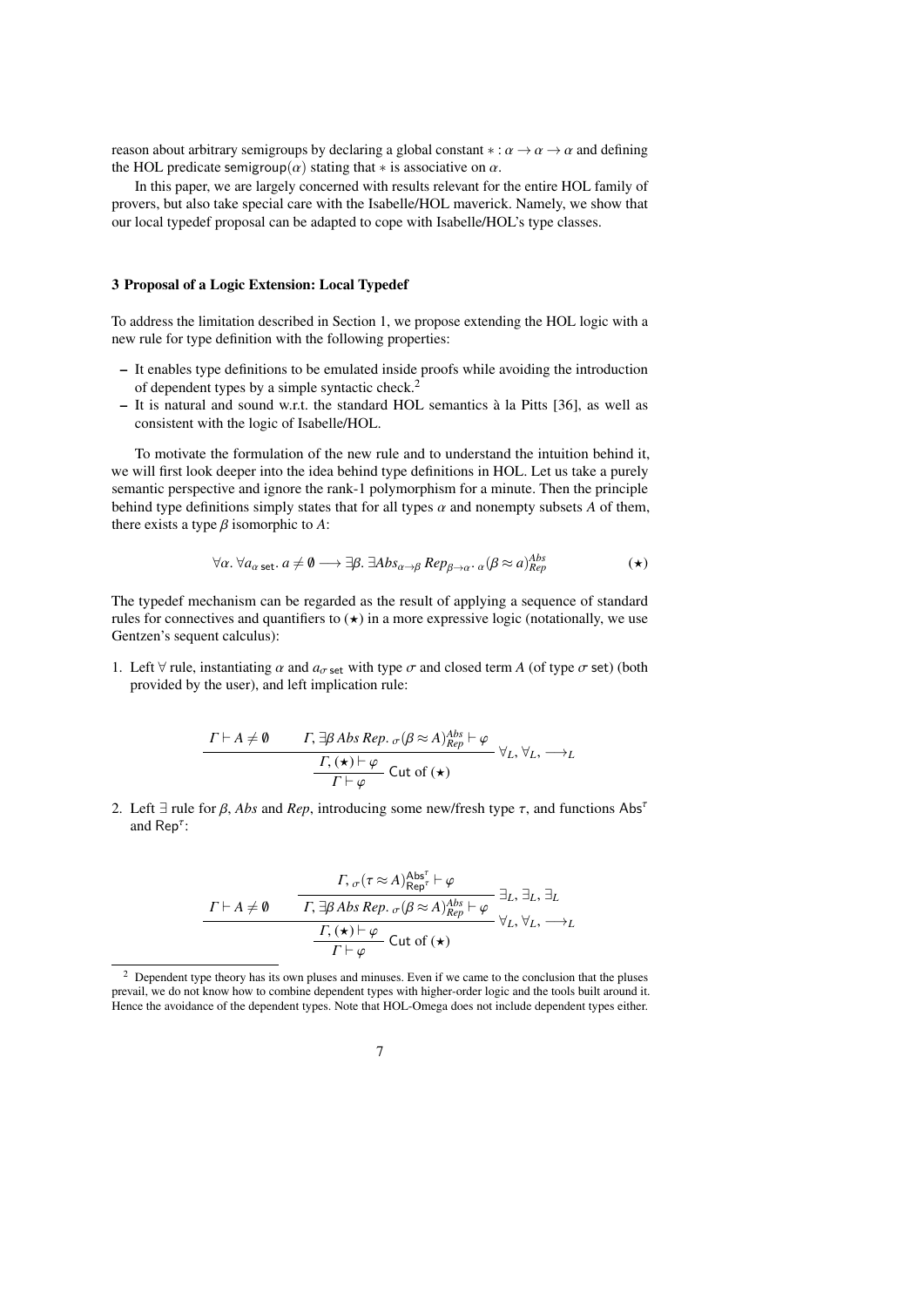The user further discharges  $\Gamma \vdash A \neq \emptyset$ , and therefore the overall effect of this chain is the<br>ad addition of  $(\tau \sim A)^{\text{Abs}^T}$  as an extra assumption when trying to prove an arbitrary fact sound addition of  $_{\sigma}(\tau \approx A)_{\text{Rep}}^{\text{Abs}^{\tau}}$  as an extra assumption when trying to prove an arbitrary fact φ.

What we propose is to use a variant of the above with fewer instantiations, which takes better advantage of the result of Step 1: It refrains from introducing the type  $\tau$  from Step 2, but keeps  $\beta$  as a fresh type variable. We obtain:

$$
\frac{\Gamma; \exists Abs\ Rep. \ \sigma(\beta \approx A)^{Abs}_{Rep} \vdash \varphi}{\Gamma; \exists \beta \ Abs\ Rep. \ \sigma(\beta \approx A)^{Abs}_{Rep} \vdash \varphi} [\beta \ \text{fresh}] \ \exists_L
$$
\n
$$
\frac{\Gamma; (\star) \vdash \varphi}{\Gamma; (\star) \vdash \varphi} \ \text{Cut of } (\star)
$$

 $\Gamma \vdash \varphi$  exercises  $\Box \vdash \varphi$ <br>To conclude, the overall rule, written (LT) as in "Local Typedef", looks as follows:

$$
\frac{\Gamma \vdash A \neq \emptyset \qquad \Gamma \vdash (\exists Abs\, Rep. \, \sigma(\beta \approx A)^{Abs}_{Rep}) \longrightarrow \varphi}{\Gamma \vdash \varphi} \quad [\beta \text{ fresh for } A, \varphi, \Gamma] \text{ (LT)}
$$

This rule allows us to locally assume that there is a type  $\beta$  isomorphic to an arbitrary nonempty set A. The requirement that  $\beta$  be fresh for A prevents the introduction of a dependent type set *A*. The requirement that  $\beta$  be fresh for *A* prevents the introduction of a dependent type (since *A* may contain term variables).

The above discussion shows that (LT) is morally correct and, more importantly, *natural*, in the sense that it is an instance of a more general principle, namely the rule  $(\star)$ . In the next section, we give a rigorous proof of the rule's consistency.

#### <span id="page-7-0"></span>4 Consistency of Local Typedef

A typical development in HOL consists of issuing definitions and proving theorems from them. Thus, the only "axioms" that are introduced are the definitions. The appeal of this definitional approach to the many users of HOL is of course the guaranteed consistency. We will show that our new rule does not break the consistency of definitional theories. To this end, we first need to revisit the standard, model-theoretic argument for consistency.

#### 4.1 Model Theory of HOL

We follow the model theory of HOL developed by Andrew Pitts [\[36\]](#page-23-16). Our presentation might diverge in concrete details and notation but the overall approach is the same.

We fix a Grothendieck universe  $\mathcal{V}$ , i.e., a transitive set that contains an infinite set and is closed under all standard set operations such as power set and union. It follows from transitivity and power-set closure that V is also closed under inclusion: if  $A \in V$  and  $B \subseteq A$ then  $B \in V$ . From this and the fact that V contains an infinite set, we obtain that V contains (copies of)  $\mathbb N$  and  $\mathbb B = \{\text{false}, \text{true}\}.$ 

We define our universe  $U$  as  $U = V \setminus \emptyset$  (since we will interpret types as nonempty sets). Moreover, we fix a choice function, choice, that assigns to each set  $A \in \mathcal{U}$  an element choice $(A) \in A$ .

We fix an interpretation function *I* of type constructors from the signature  $\Sigma$ , such that, for an *n*-ary type constructor  $\kappa \in K$ ,  $I(\kappa)$  is a function in  $\mathcal{U}^n \to \mathcal{U}$ . We assume the standard (fixed) interpretation for the built-in type constructors:  $I(\text{bool}) = \mathbb{R}$ ,  $I(\text{ind}) = \mathbb{N}$  and for the (fixed) interpretation for the built-in type constructors:  $I(bool) = \mathbb{B}$ ,  $I(ind) = \mathbb{N}$  and for the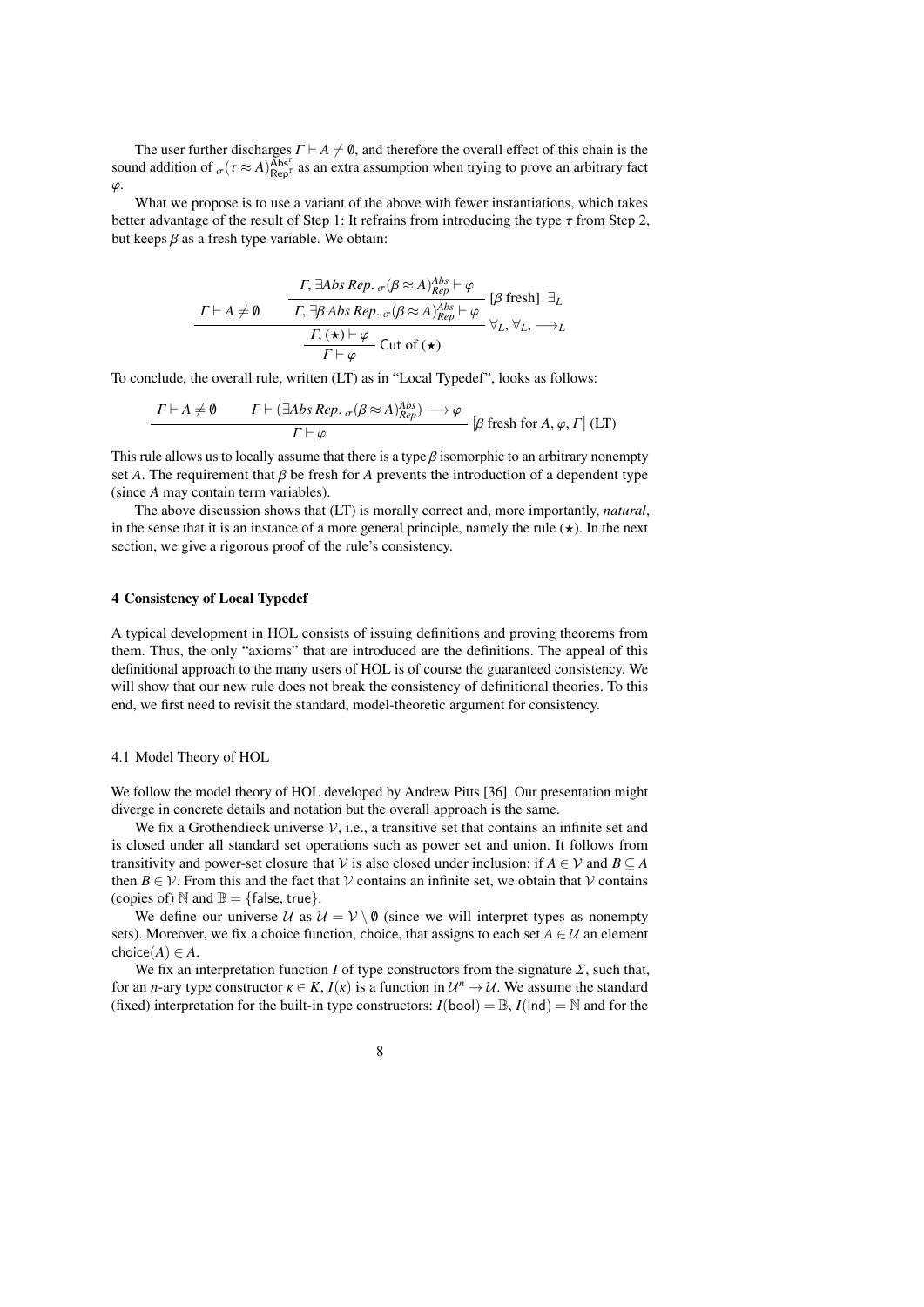function type constructor  $\rightarrow$ , we assume that  $I(\rightarrow)$  sends any pair of sets  $(A, B)$  to  $A \rightarrow B$ (the set of functions from *A* to *B*).

The interpretation of a type  $\tau$  is a function  $[\tau]_I : (\text{TVar} \to \mathcal{U}) \to \mathcal{U}$ , which takes an oppoint to type variables  $\theta : \text{TVar} \to \mathcal{U}$  as input Instead of  $[\tau]_I(\theta)$ , we will write  $[\tau]_I(\theta)$ assignment to type variables  $\theta$ : TVar  $\rightarrow U$  as input. Instead of  $[\tau]_I(\theta)$ , we will write  $[\tau]_{I\theta}$ . The function is defined as follows:

$$
[\alpha]_{I,\theta} = \theta(\alpha)
$$
  

$$
[(\sigma_1,\ldots,\sigma_n) \kappa]_{I,\theta} = I(\kappa)([\sigma_1]_{I,\theta},\ldots,[\sigma_n]_{I,\theta})
$$
 where  $\text{arOf}(\kappa) = n$ 

We fix an interpretation function for constants, also denoted by *I*, which assigns to any constant *c* ∈ *C* a function  $I(c) \in \prod_{\theta \in \text{TVar} \to \mathcal{U}} [\text{tpOf}(c)]_{I,\theta}$ . We assume the standard (fixed) interpretation for the built-in constants:  $I(\rightarrow)(\theta)$  is the logical implication on  $\mathbb{B}$ ;  $I(=)(\theta)$ is the equality predicate in  $\theta(\alpha) \to \theta(\alpha) \to \mathbb{B}$ ;  $I(\text{zero})(\theta)$  and  $I(\text{succ})(\theta)$  are the zero and successor on  $\mathbb{N}$ ; the Hilbert choice operator is interpreted as

$$
I(\varepsilon)(\theta)(f) = \begin{cases} \text{choice}(\{a \in \theta(\alpha) \mid f(a) = \text{true}\}) & \text{if the set is non-empty,} \\ \text{choice}(\theta(\alpha)) & \text{otherwise.} \end{cases}
$$

We say that an assignment  $\xi : Var \to U$  (of term variables to elements of  $U$ ) is  $\theta$ -compatible if  $\xi \in \prod_{x \in \text{Var}} [\tau]_{I,\theta}$ , i.e.,  $\xi(x_\tau) \in [\tau]_{I,\theta}$  for all term variables  $x_\tau$ . The interpretation of a term  $t : \sigma$  is a function

$$
[t]_I \in \prod_{\theta \in \mathsf{TVar} \to \mathcal{U}} \left( \prod_{x_\tau \in \mathsf{Var}} [\tau]_{I,\theta} \right) \to [\sigma]_{I,\theta}.
$$

Thus, the interpretation of terms takes an assignment to type variables  $\theta$  and a ( $\theta$ -compatible)<br>assignment to term variables  $\xi$  as input. We will write  $[f]_{\xi, \theta, \xi}$  instead of  $[f]_{\xi}(\theta)(\xi)$ . We define assignment to term variables  $\xi$  as input. We will write  $[t]_{I,\theta,\xi}$  instead of  $[t]_I(\theta)(\xi)$ . We define  $[t]_{I,\theta,\xi}$  as follows:

$$
[x_{\sigma}]_{I,\theta,\xi} = \xi(x_{\sigma})
$$
  
\n
$$
[c_{\sigma}]_{I,\theta,\xi} = I(c)(\theta')
$$
 where we obtain<sup>3</sup>  $\rho$  s.t.  $\sigma \leq_{\rho}$  tpOf(c) and define  $\theta'(\alpha) = [\rho(\alpha)]_{I,\theta}$   
\n
$$
[t_1 \ t_2]_{I,\theta,\xi} = [t_1]_{I,\theta,\xi} [t_2]_{I,\theta,\xi}
$$
  
\n
$$
[\lambda x_{\sigma}. t]_{I,\theta,\xi} = \bigwedge_{\alpha \in [\sigma]_{I,\theta}} [t]_{I,\theta,\xi}[x_{\sigma} \leftarrow a]
$$
  
\nAbove the interpretation of lambda abstraction is the function sending each  $\alpha \in [\sigma]$ .

Above, the interpretation of lambda abstraction is the function sending each  $a \in [\sigma]_{I,\theta}$  to  $[t]_{I,\theta,\xi[x_{\sigma} \leftarrow a]}$ , where  $\xi[x_{\sigma} \leftarrow a]$  denotes  $\xi$  updated with *a* at  $x_{\sigma}$ .<br>Thus an interpretation *I* consists of two homonymous func

Thus, an interpretation *I* consists of two homonymous functions, one for type constructors and one for constants. We say that *I* satisfies a sequent  $(\Gamma, \varphi)$ , written  $\Gamma \vDash_I \varphi$ , if for all  $\theta$  and  $\xi$ it holds that  $[\varphi]_{I,\theta,\xi}$  = true whenever  $[\psi]_{I,\theta,\xi}$  = true for all  $\psi \in \Gamma$ . If  $\Gamma$  is empty, we write  $\models_I \varphi$ .<br>A deduction rule has the form  $\frac{(\Gamma_1,\varphi_1)...(\Gamma_n,\varphi_n)}{(\Gamma_1,\varphi)}$ ; we say that such a deduction rule is so  $\frac{f(x, \theta, \varphi_n)}{(f, \varphi)}$ ; we say that such a deduction rule is sound for  $\frac{f(x, \theta)}{(f(x, \theta))}$ *I* if  $\Gamma \vDash_I \varphi$  holds whenever  $\Gamma_j \vDash_I \varphi_j$  holds for all  $j \in \{1, ..., n\}$ .

We say that a interpretation *I* is a model of a theory *D* if *I* satisfies all HOL axioms and all formulas from *D*. Pitts proved that (i) the deduction rules of HOL are sound for all standard interpretations, and (ii) every definitional theory has a standard model. The facts (i) and (ii) give us that, for every definitional theory *D*, if *D*;  $\Gamma \vdash \varphi$ , then there exists a standard model *I* of *D* such that  $\Gamma \models_I \varphi$ . In particular, this implies the consistency of the HOL definitional theories, since  $⊭$ <sub>*I*</sub> False.

<span id="page-8-0"></span><sup>&</sup>lt;sup>3</sup> There is always such  $\rho$  since we work with well-typed terms and moreover it is unique.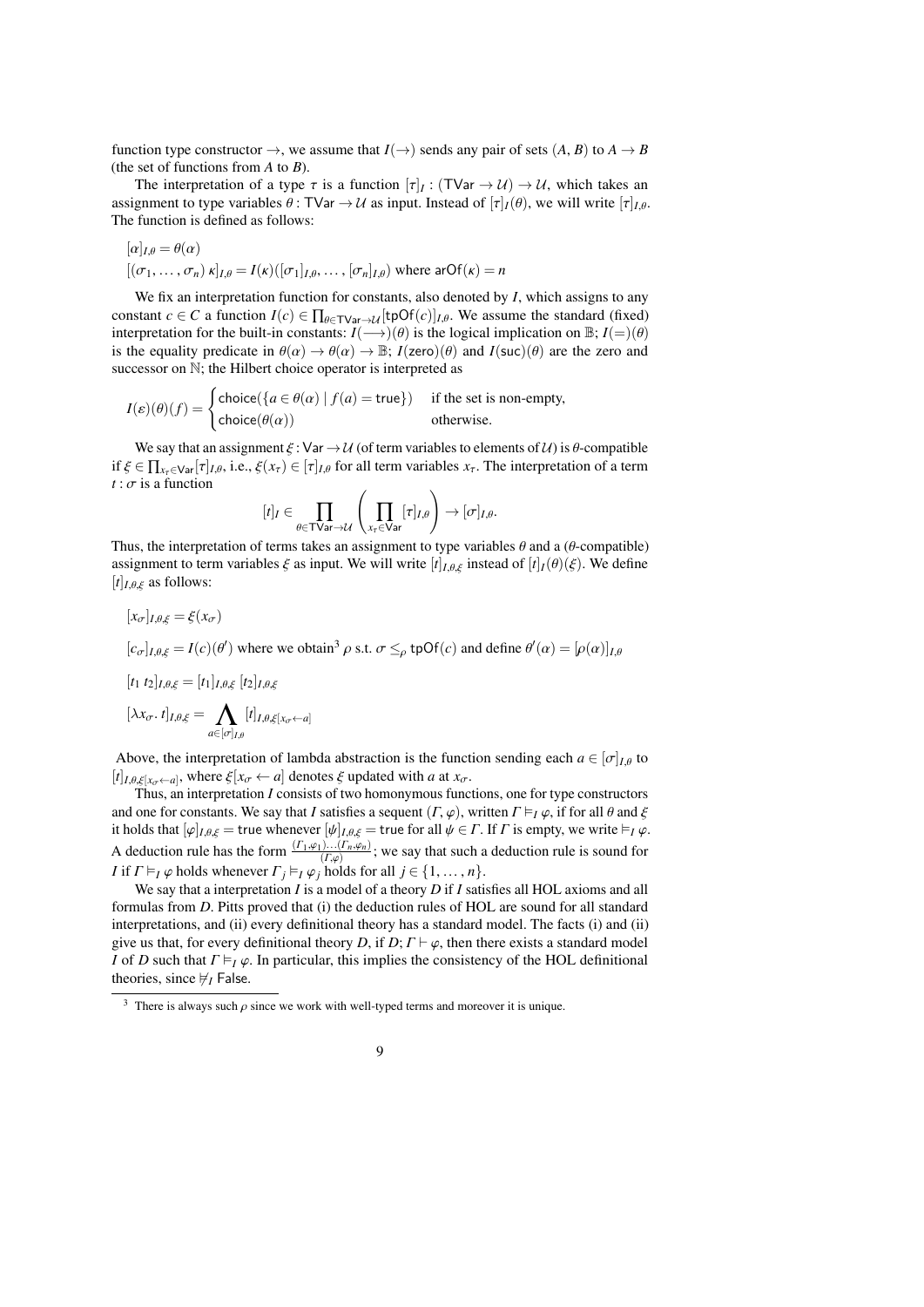# 4.2 Proof of Consistency

Now we have enough background material to carry out the proof of consistency of (LT) in HOL. We shall employ the following folklore lemma, stating that interpretations only depend on the free variables:

<span id="page-9-0"></span>Lemma 1 Let *I* be an interpretation.

(1) If  $\theta$  and  $\theta'$  do not differ on  $\text{TV}(\tau)$ , then  $[\tau]_{I,\theta} = [\tau]_{I,\theta'}$ .<br>(2) If  $\theta$  and  $\theta'$  do not differ on  $\text{TV}(\tau)$  and  $\xi$  and  $\xi'$  do not di-

(2) If  $\theta$  and  $\theta'$  do not differ on  $TV(t)$  and  $\xi'$  and  $\xi'$  do not differ on  $FV(t)$ , then  $[t]_{I,\theta,\xi'} = [t]_{I,\theta',\xi'}$ .

Lemma 2 The rule (LT) is sound for any standard interpretation.

*Proof.* Let us fix a standard interpretation *I* and assume that the hypotheses of the (LT) rule are satisfied by *I*, i.e.,

$$
\Gamma \vDash_I A \neq \emptyset \tag{3}
$$

$$
\Gamma \vDash_I (\exists Abs\, Rep. \, \sigma(\beta \approx A)_{Rep}^{Abs}) \longrightarrow \varphi \tag{4}
$$

<span id="page-9-4"></span><span id="page-9-3"></span><span id="page-9-2"></span><span id="page-9-1"></span>*Abs*

We wish to prove the rule's conclusion,  $\Gamma \models_I \varphi$ . To this end, let us fix  $\theta$  and a  $\theta$ -compatible  $\xi$ such that  $[\psi]_{I,\theta,\xi}$  = true for all  $\psi \in \Gamma$ . We wish to prove  $[\varphi]_{I,\theta,\xi}$  = true.

Let us temporarily fix  $B \in U$ , and let  $\theta_B$  denote  $\theta[\beta \leftarrow B]$  ( $\theta$  with  $\beta$  updated to *B*). We let  $\xi_B$  be a  $\theta_B$ -compatible assignment to term variables such that  $\xi_B$  is the same as  $\xi$  on the free variables of *A*,  $\Gamma$  and  $\varphi$ . Since  $\beta$  is fresh for  $\Gamma$ , by Lemma [1](#page-9-0) we have  $[\psi]_{I,\theta_R,\xi_R}$  = true for all  $\psi \in \Gamma$ . Using [\(3\)](#page-9-1) and [\(4\)](#page-9-2) and under the standard interpretation of  $\longrightarrow$  in (4), we obtain:

$$
[A \neq \emptyset]_{I, \theta_B, \xi_B} = \text{true}
$$
  

$$
[\exists Abs \, Rep. \, \sigma(\beta \approx A)_{Rep}^{Abs}]_{I, \theta_B, \xi_B} = \text{true implies } [\varphi]_{I, \theta_B, \xi_B} = \text{true.}
$$

Since  $\beta$  is fresh for *A* and  $\varphi$ , with Lemma [1](#page-9-0) we obtain:

$$
[A \neq \emptyset]_{I, \theta, \xi} = \text{true},\tag{5}
$$

$$
[\exists Abs\, Rep. \, \sigma(\beta \approx A)^{Abs}_{Rep}]_{I, \theta_B, \xi_B} = \text{true implies } [\varphi]_{I, \theta, \xi} = \text{true.}
$$
 (6)

Since *B* above was arbitrary, if we were able to find *some*  $B \in U$  such that the antecedent of [\(6\)](#page-9-3), namely,

$$
[\exists Abs\ Rep. \ {}_{\sigma}(\beta \approx A)_{Rep}^{Abs}]_{I,\theta_B,\xi_B} = \text{true} \tag{7}
$$

holds, then the proof would be finished, since we would obtain  $[\varphi]_{I,\theta,\xi} =$  true, as desired.

From  $(5)$  we obtain

$$
\{a \in [\sigma]_{I,\theta} \mid [A]_{I,\theta,\xi} \ a = \text{true}\} \neq \emptyset. \tag{8}
$$

Recall that  $\mathcal V$  is closed under inclusions and thus  $\mathcal U$  is closed under inclusions of nonempty subsets. To prove [\(7\)](#page-9-5), we take *B* to be  $\{a \in [\sigma]_{I,\theta} \mid [A]_{I,\theta,\xi} \mid a = \text{true}\}\$  and since  $B \subseteq [\sigma]_{I,\theta}$ ,  $[\sigma]_{I,\theta} \in \mathcal{U}$  and [\(8\)](#page-9-6), we obtain  $B \in \mathcal{U}$ . Note that, again by Lemma [1,](#page-9-0) we have  $[A]_{I,\theta_B,\xi_B} = [A]_{I,\theta,\xi}$ and, since  $TV(\sigma) \subseteq TV(A)$ , we have  $[\sigma]_{I,\theta_B} = [\sigma]_{I,\theta}$ . We define Abs:  $[\sigma]_{I,\theta} \to B$  as

$$
Abs(x) = \begin{cases} x & \text{if } x \in B \\ \epsilon(B) & \text{otherwise} \end{cases}
$$

and Rep :  $B \rightarrow [\sigma]_{I,\theta}$  as the inclusion map. It is a routine to verify

$$
[\sigma(\beta \approx A)_{Rep}^{Abs}]_{I, \theta_B, \xi_B[Abs \leftarrow Abs, Rep \leftarrow Rep]} = true,
$$

which proves [\(7\)](#page-9-5).  $□$ 

<span id="page-9-6"></span><span id="page-9-5"></span>

10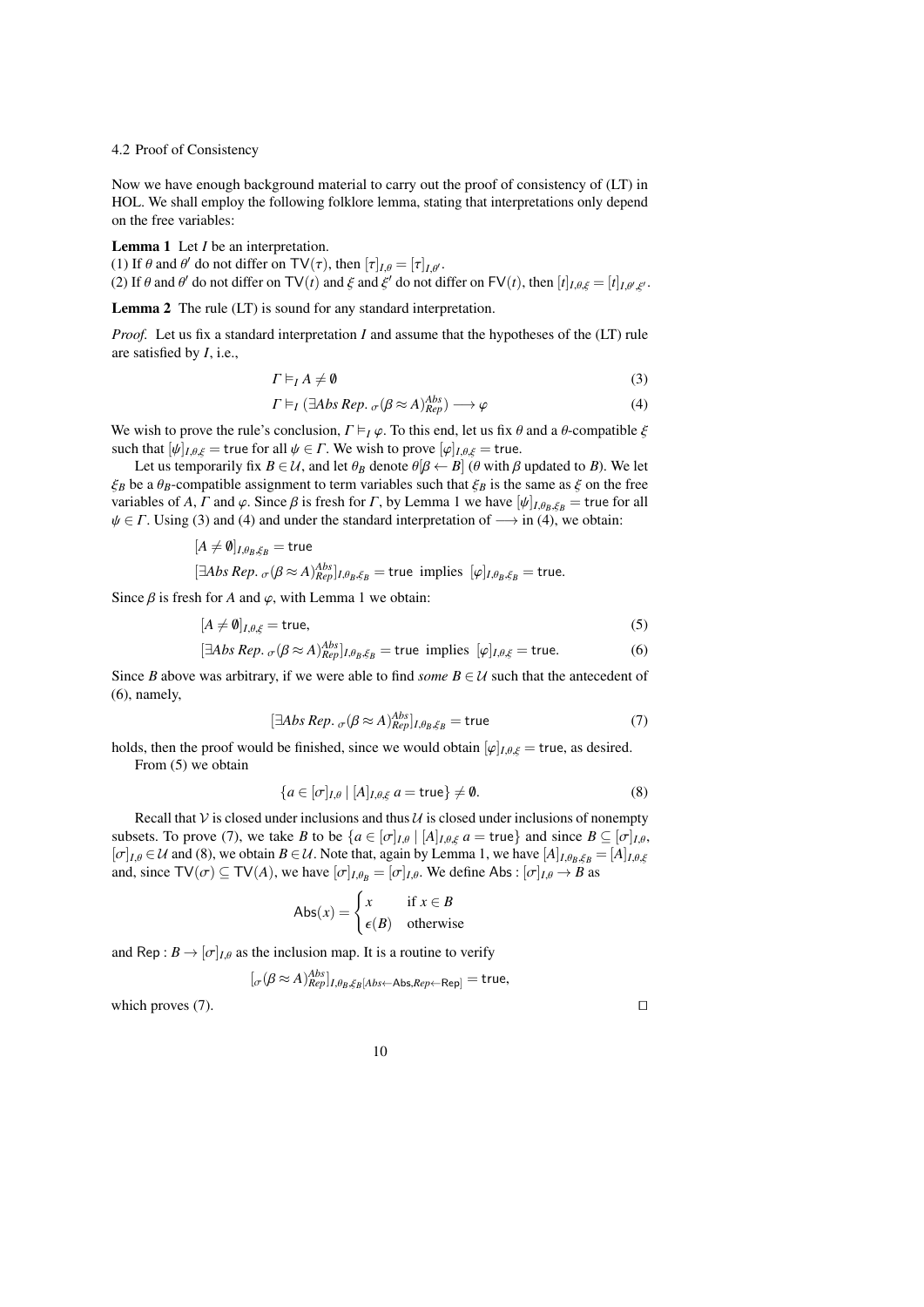The bottom line of the above proof was to show a semantic analog of  $(\star)$ , our intuitive formulation of HOL's typedef in a logic richer than HOL: Assuming [\(8\)](#page-9-6) holds, we find *B* such that [\(7\)](#page-9-5) holds. The important twist is that this was performed in an arbitrary proof context, freed from the restrictions imposed by traditional HOL.

Proposition 1 Any HOL definitional theory is consistent w.r.t. HOL deduction extended with the (LT) rule.

*Proof.* Let *D* be a definitional theory. Assume, for a contradiction, that *D*; ⊢' False where ⊢ ′ denotes HOL deduction enriched with (LT). We take *I* to be a model of the HOL axioms (of whose existence we know from Pitts). Since the HOL rules are sound for *I* and, from the above lemma, (LT) is also sound for *I*, we obtain  $\models$ *I* False, which is impossible. □

Consistency also holds for the case of Isabelle/HOL:

Proposition 2 Any Isabelle/HOL definitional theory is consistent w.r.t. HOL deduction extended with the (LT) rule.

The proof of this proposition can be found in our recent paper on proving Isabelle/HOL's consistency [\[28\]](#page-23-15). There, we first propose a stronger logic of HOL with comprehension types (HOLC) and show that HOLC is consistent. Then we soundly translate Isabelle/HOL's logic into HOLC and prove that the (LT) rule is admissible in HOLC, which makes it consistent in Isabelle/HOL [\[28,](#page-23-15) §4].

## <span id="page-10-0"></span>5 From Types to Sets in HOL

Let us look again at the motivating example from Section [1](#page-0-0) and see how the rule (LT) allows us to achieve the relativization from a type-based theorem to a set-based theorem in HOL or Isabelle/HOL without type classes. We assume [\(1\)](#page-1-1) is a theorem, and wish to prove [\(2\)](#page-1-0). We fix  $\alpha$  and  $A_{\alpha}$  set and assume  $A \neq \emptyset$ . Applying (LT), we obtain a type  $\beta$  (represented by a fresh<br>type variable) such that  $\exists$ *A* bs *Ben* ( $\beta \approx A$ ) $^{Abs}$  from which we obtain Abs and Ben such that type variable) such that  $\exists Abs\ Rep$ .  $\alpha(\beta \approx A)_{app}^{Abs}$ , from which we obtain Abs and Rep such that  $\alpha(\beta \approx A)_{\text{Rep}}^{\text{Abs}}$ . From this, [\(1\)](#page-1-1) with  $\alpha$  instantiated to  $\beta$ , and the definition of lists, we obtain

$$
\exists xs_{\beta \text{ list}} \in \text{lists } (\text{UNIV}_{\beta \text{ set}}). P_{\beta \text{ list } \rightarrow \text{bool}} xs.
$$

Furthermore, using that Abs and Rep are isomorphisms between  $A_{\alpha \text{ set}}$  and UNIV<sub> $\beta$  set</sub>, we obtain

$$
\exists x s_{\alpha} \, \text{list} \in \text{lists } A_{\alpha \, \text{set}}. \, \mathsf{P}_{\alpha \, \text{list} \to \text{bool}} \, x s,
$$

as desired.[4](#page-10-1)

We will consider a general case now. Let us start with a type-based theorem

<span id="page-10-2"></span>
$$
\forall \alpha. \varphi[\alpha], \tag{9}
$$

<span id="page-10-1"></span><sup>&</sup>lt;sup>4</sup> In order for this to work, we have silently assumed a connection between  $P_{\beta}$  list→bool and  $P_{\alpha}$  list→bool, namely that P is parametric w.r.t. injection. More precisely that for every binary relation  $R_{\alpha \to \beta \to \text{bool}}$  defining an injection of  $\beta$  into  $\alpha$  and for every two lists  $xs_{\alpha}$  list and  $ys_{\beta}$  list whose elements are pairwise related by *R*, it holds that P *xs* if and only if P *ys*—see Section [7](#page-16-0) for more on parametricity.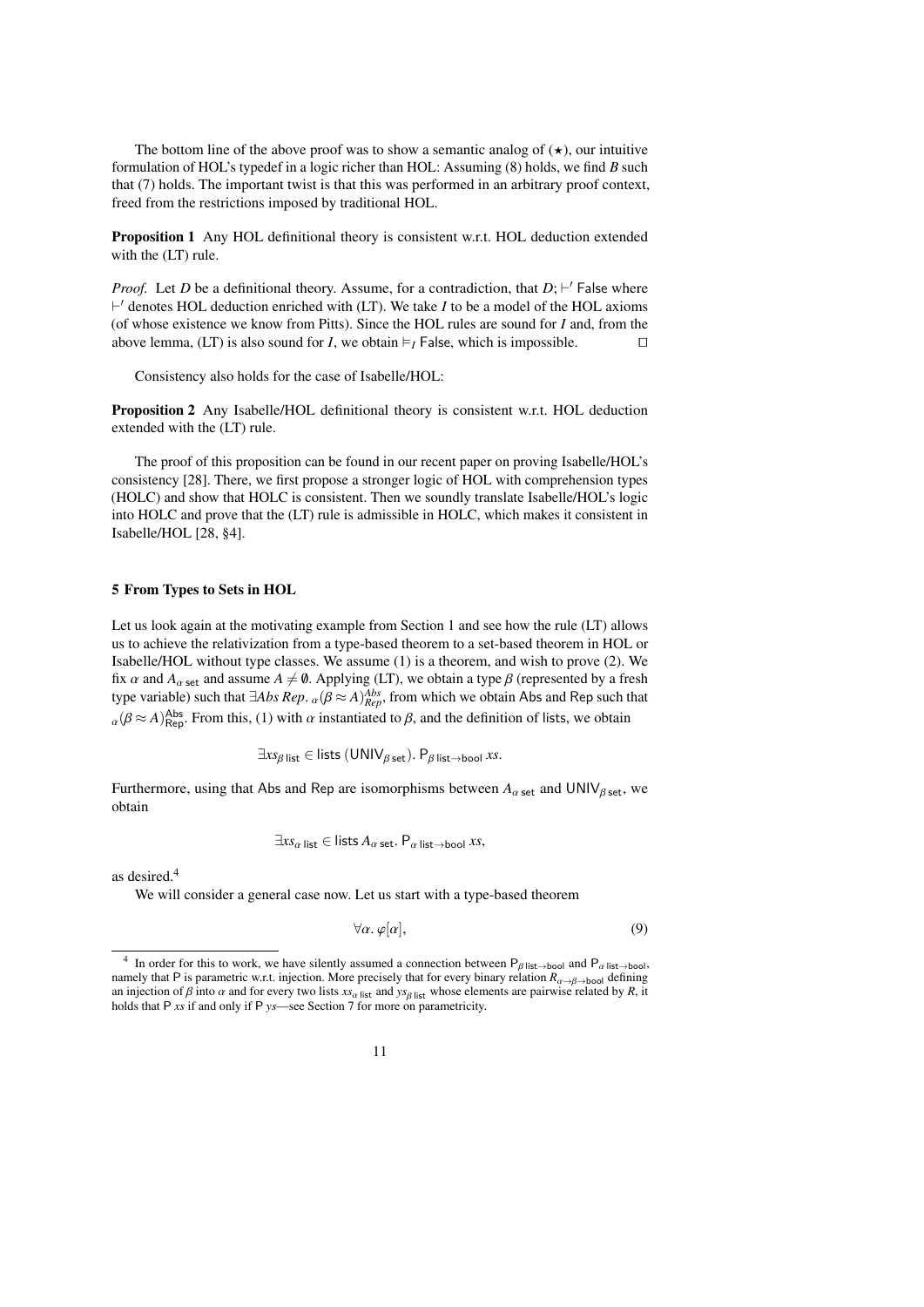where  $\varphi[\alpha]$  is a formula containing  $\alpha$ . We fix  $\alpha$  and  $A_{\alpha \text{ set}}$ , assume  $A \neq \emptyset$  and "define" a new type  $\beta$  isomorphic to A. Technically, we fix a fresh type variable  $\beta$  and assume

<span id="page-11-2"></span>
$$
\exists Abs\ Rep. \ {}_{\alpha}(\beta \approx A)^{Abs}_{Rep}.\tag{10}
$$

From the last formula, we can obtain the isomorphism Abs and Rep between β and *<sup>A</sup>*. Having the isomorphisms, we can carry out the relativization along them and prove

<span id="page-11-1"></span>
$$
\varphi[\beta] \longleftrightarrow \varphi^{\text{on}}[\alpha, A_{\alpha \text{ set}}],\tag{11}
$$

where  $\varphi^{\text{on}}[\alpha, A_{\alpha \text{ set}}]$  is the relativization of  $\varphi[\beta]$ . In the motivational example:

$$
\varphi[\beta] = \exists x s_{\beta \text{ list}}. \mathsf{P} x s
$$

$$
\varphi^{\text{on}}[\alpha, A_{\alpha \text{ set}}] = \exists x s_{\alpha \text{ list}} \in \text{lists } A. \mathsf{P} x s
$$

We postpone the discussion of how to derive  $\varphi^{on}$  from  $\varphi$  in a principled way and how to automatically prove the equivalence between them until Section 7. Here, we only anneal to automatically prove the equivalence between them until Section [7.](#page-16-0) Here, we only appeal to the intuition: For example, if  $\varphi$  contains the universal quantification  $\forall x_{\beta}$ , we replace it by the related bounded quantification  $\forall x_{\alpha} \in A$  in  $\varphi^{\text{on}}$ . Or, if  $\varphi$  contains the predicate inj  $f_{\beta \to \gamma}$ , we replace it by the related notion of ini<sup>on</sup>  $A$ ,  $f_{\gamma}$ , in  $\varphi^{\text{on}}$ replace it by the related notion of inj<sup>on</sup>  $A_{\alpha}$  set  $f_{\alpha \to \gamma}$  in  $\varphi$ <sup>on</sup>.<br>Since the left-band side of the equivalence (11) is an

Since the left-hand side of the equivalence [\(11\)](#page-11-1) is an instance of [\(9\)](#page-10-2), we discharge the left-hand side and obtain  $\varphi^{\text{on}}[\alpha, A_{\alpha \text{ set}}]$ , which no longer contains the locally "defined" type <br>*B*. Thus we can discard *B*. Technically, we use the (LT) rule and remove the assumption (10)  $β$ . Thus we can discard  $β$ . Technically, we use the (LT) rule and remove the assumption [\(10\)](#page-11-2). Thus we obtain the final result:

$$
\forall \alpha. \ \forall A_{\alpha \text{ set}}. A \neq \emptyset \longrightarrow \varphi^{\text{on}}[\alpha, A]
$$

This theorem is the set-based version of  $\forall \alpha$ .  $\varphi[\alpha]$ .

We will move to Isabelle/HOL in the next section and explore how the isomorphic journey between types and sets proceeds in the environment where we are allowed to restrict type variables by type-class annotations.

#### <span id="page-11-0"></span>6 From Types to Sets in Isabelle/HOL

Isabelle/HOL goes beyond traditional HOL, extending it by ad hoc overloading and axiomatic type classes. In this section, we explain how these features are in conflict with the algorithm described in Section [5](#page-10-0) and show how to circumvent the problem.

# <span id="page-11-4"></span>6.1 Local Axiomatic Type Classes

The first complication is the implicit assumptions on types given by the axiomatic type classes. Recall that  $\alpha_{\text{finite}}$  means that  $\alpha$  can be instantiated only with a type that we proved to fulfill the conditions of the type class finite, namely, that the type must contain finitely many elements.

To explain the complication on an example, let us modify [\(9\)](#page-10-2) to speak about types of class finite:

$$
\forall \alpha_{\text{finite}}.\,\varphi[\alpha_{\text{finite}}] \tag{12}
$$

<span id="page-11-3"></span>12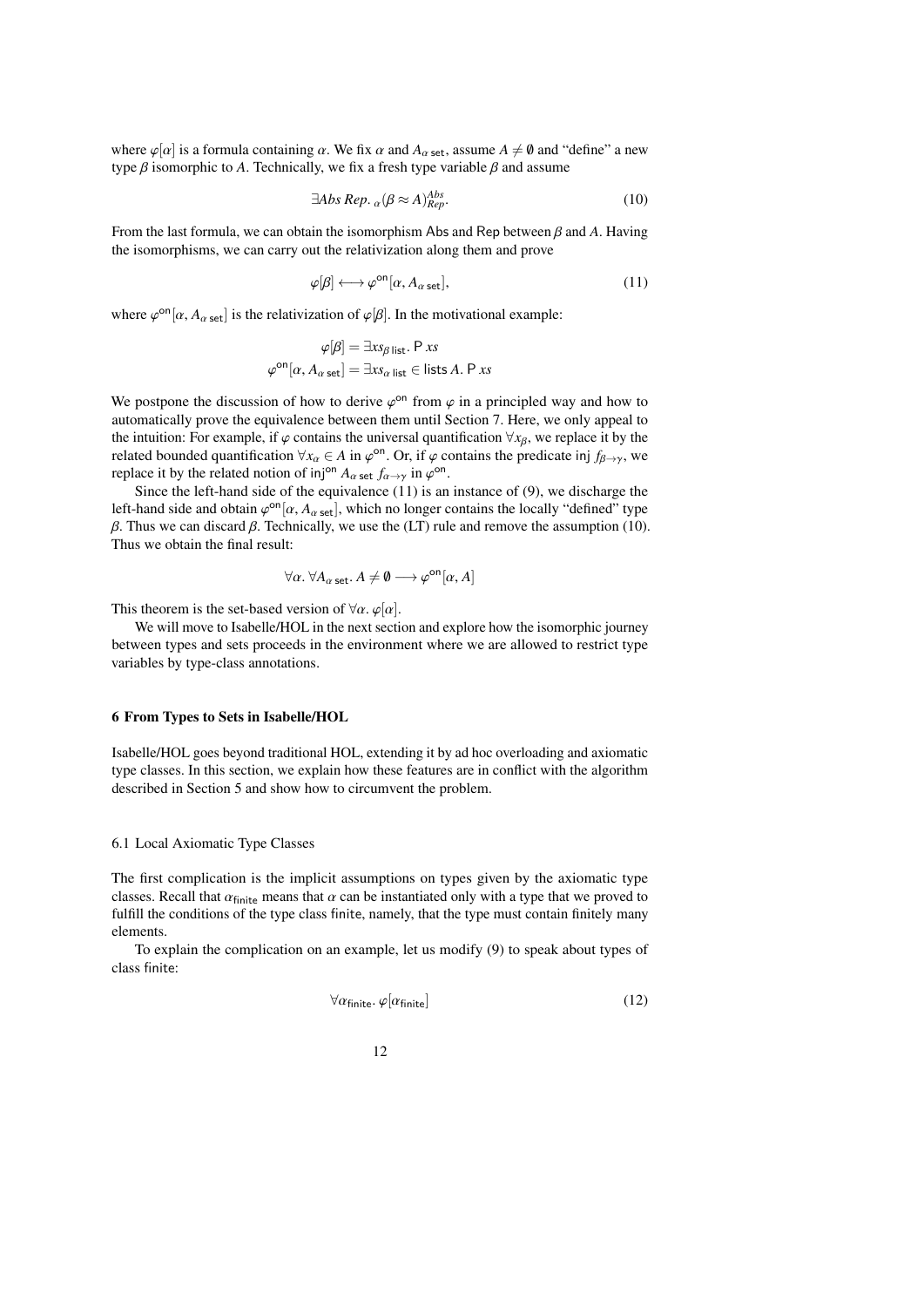As a modification of the algorithm from Section [5,](#page-10-0) we fix a set *A* and assume that it is nonempty *and finite*. As before, we locally define a new type  $\beta$  isomorphic to *A*. Although  $\beta$ fulfills the condition of the type class finite, we cannot add the type into the type class since this action is allowed only at the global theory level in Isabelle and not locally in a proof context.

On the other hand, without adding  $\beta$  into finite we cannot continue since we need to instantiate  $\beta$  for  $\alpha_{\text{finite}}$  to prove the analog of the equivalence [\(11\)](#page-11-1). Our solution is to internalize the type-class assumption in [\(12\)](#page-11-3) and obtain

<span id="page-12-1"></span>
$$
\forall \alpha. \text{ finite}(\alpha) \longrightarrow \varphi[\alpha], \tag{13}
$$

where finite( $\alpha$ ) is a term of type bool, which is true if and only if  $\alpha$  is a finite type.<sup>[5](#page-12-0)</sup> Now we can instantiate  $\alpha$  by  $\beta$  and get finite( $\beta$ )  $\longrightarrow \varphi[\beta]$ . Using the fact that the relativization of finite( $\beta$ ) is finite *A*, we apply the isomorphic translation between  $\beta$  and *A* and obtain

$$
finite A \longrightarrow \varphi^{\text{on}}[\alpha, A].
$$

Quantifying over the fixed variables and adding the assumptions yields the final result, the set-based version of [\(12\)](#page-11-3):

$$
\forall \alpha. \ \forall A_{\alpha \ \text{set}}. A \neq \emptyset \longrightarrow \text{finite } A \longrightarrow \varphi^{\text{on}}[\alpha, A]
$$

The internalization of type classes (inferring [\(13\)](#page-12-1) from [\(12\)](#page-11-3)) is already supported by the kernel of Isabelle—thus no further work is required from us. The rule for internalization of type classes is a result of the work by Haftmann and Wenzel [\[16,](#page-23-17) [42\]](#page-23-18).

## <span id="page-12-2"></span>6.2 Local Overloading

In the previous section we addressed implicit assumptions on types given by axiomatic type classes and showed how to reduce the relativization of such types to the original translation algorithm by internalizing the type classes as predicates on types. As we explained in Section [2.3,](#page-5-0) the mechanism of Haskell-like type classes in Isabelle is more general than the notion of axiomatic type classes since additionally we are allowed to associate operations with every type class. In this respect, the type class finite is somewhat special since there are no operations associated with it.

Therefore we use semigroups as the running example in this section since semigroups require an associated operation—multiplication. A general specification of a semigroup would contain a nonempty set  $A_{\alpha \text{ set}}$ , a binary operation  $f_{\alpha \to \alpha \to \alpha}$  such that *A* is closed under *f* , and a proof of the specific property of semigroups that *f* is associative on *A*. We capture the last property by the predicate

semigroup<sup>on</sup><sub>with</sub> 
$$
A f = (\forall x y z \in A. f (f xy) z = f x (f y z)),
$$

which we read along the paradigm: *a structure* on *the set A* with *operations*  $f_1, \ldots, f_n$ .

<span id="page-12-0"></span><sup>&</sup>lt;sup>5</sup> This is Wenzel's approach [\[42\]](#page-23-18) to represent axiomatic type classes by internalizing them as predicates on types, i.e., constants of type <sup>∀</sup>α. bool. As this particular type is not allowed in Isabelle, Wenzel uses instead  $\alpha$  itself  $\rightarrow$  bool, where  $\alpha$  itself is a singleton type.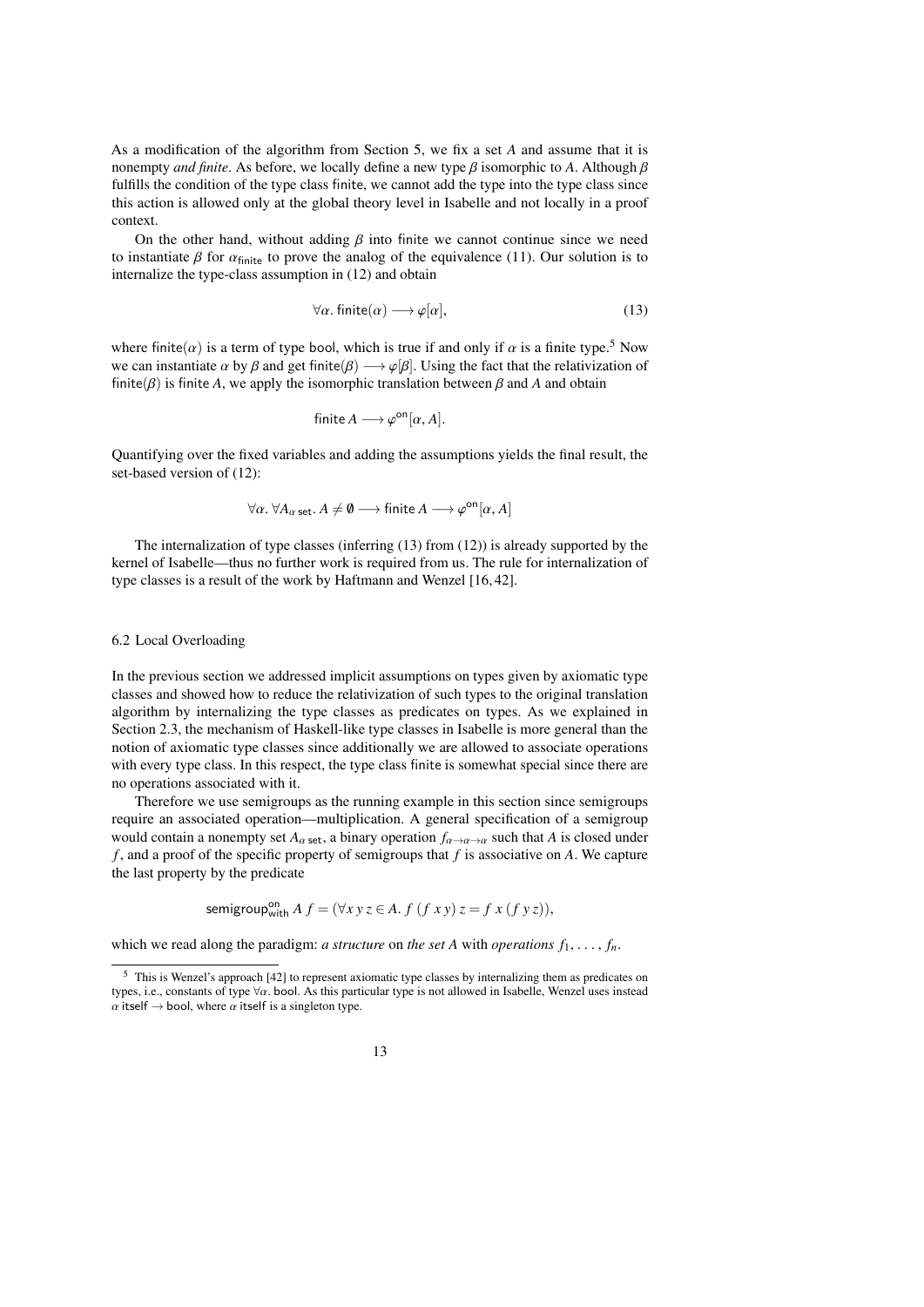The realization of semigroups by type classes in Isabelle is an example that reflects the problem's full generality. The type  $\sigma$  can belong to the type class semigroup if semigroup( $\sigma$ ) is provable, where

<span id="page-13-0"></span>
$$
semigroup(\alpha) \text{ iff } \forall x_{\alpha} y_{\alpha} z_{\alpha}. (x * y) * z = x * (y * z). \tag{14}
$$

Notice that the associated multiplication operation is represented by the *global* overloaded constant  $*_{\alpha \to \alpha \to \alpha}$ , which will cause the complication.

Let us now relativize  $\forall \alpha_{\text{semigroup}}$ .  $\varphi[\alpha_{\text{semigroup}}]$ . We fix a nonempty set *A*, a binary *f* such that *A* is closed under *f* and assume semigroup<sup>on</sup>  $A$  *f*. As before, we locally define β to be isomorphic to *A* and obtain the respective isomorphisms Abs and Rep. isomorphic to *A* and obtain the respective isomorphisms Abs and Rep.

Having defined  $\beta$ , we want to prove that  $\beta$  belongs into semigroup. Using the approach from the previous section, this goal translates into proving semigroup( $\beta$ ), which requires that the overloaded constant \* $\beta \rightarrow \beta \rightarrow \beta$  used in the definition of semigroup (see [\(14\)](#page-13-0)) must be isomorphic to *f* on *A*. In other words, we have to locally define  $*_{\beta \to \beta \to \beta}$  to be a projection of *f* onto  $\beta$ , i.e.,  $x_{\beta} * y_{\beta}$  must equal Abs(*f* (Rep *x*) (Rep *y*)). Although we can locally "define" a new constant (fix a fresh term variable  $c$  and assume  $c = t$ ), we cannot overload the global symbol  $*$  locally for  $\beta$ . This is not supported by Isabelle.

We will cope with the complication by compiling out the overloaded constant ∗ from

<span id="page-13-2"></span><span id="page-13-1"></span>
$$
\forall \alpha. \text{ semigroup}(\alpha) \longrightarrow \varphi[\alpha] \tag{15}
$$

as follows: Whenever *<sup>c</sup>* <sup>=</sup> ...∗... (i.e., *<sup>c</sup>* was defined in terms of <sup>∗</sup> and thus depends implicitly on the overloaded meaning of <sup>∗</sup>), define *<sup>c</sup>*with *<sup>f</sup>* <sup>=</sup> . . . *<sup>f</sup>* . . . and use it instead of *<sup>c</sup>*. The parameter *f* abstracts over the meaning of ∗ here: whenever we want to use  $c$ <sub>with</sub>, we have to explicitly specify how to perform multiplication in  $c_{with}$  by instantiating  $f$ . That is to say, the implicit meaning of ∗ in *c* was made explicit by *f* in *c*with. Using this approach, we obtain:

$$
\forall \alpha. \,\forall f_{\alpha \to \alpha \to \alpha}. \text{ semigroup}_{\text{with}} \, f \longrightarrow \varphi_{\text{with}}[\alpha, f],\tag{16}
$$

where semigroup<sub>with</sub>  $f_{\alpha\to\alpha\to\alpha} = (\forall x_\alpha y_\alpha z_\alpha. f (f xy) z = f x (f y z))$  and similarly for  $\varphi_{\text{with}}$ . For now, let us assume that we can provably obtain [\(16\)](#page-13-1) from [\(15\)](#page-13-2) and let us look at how it helps us to finish the relativization and later we will explain how to derive [\(16\)](#page-13-1) as a theorem.

Given [\(16\)](#page-13-1), we will instantiate  $\alpha$  with  $\beta$  and obtain

$$
\forall f_{\beta \to \beta \to \beta} \text{. semigroup}_{\text{with}} f \longrightarrow \varphi_{\text{with}}[\beta, f].
$$

Recall that the quantification over all functions of type  $\beta \rightarrow \beta \rightarrow \beta$  is isomorphic to the bounded quantification over all functions of type  $\alpha \to \alpha \to \alpha$  under which  $A_{\alpha \text{ set}}$  is closed.<sup>[6](#page-13-3)</sup> The difference after compiling out the overloaded constant ∗ is that now we are isomorphically relating two bounded (local) variables from the quantification and not a global constant ∗ to a local variable.

Thus we reduced the relativization once again to the original algorithm and can obtain the set-based version

$$
\forall \alpha. \,\forall A_{\alpha \text{ set}}. A \neq \emptyset \longrightarrow
$$
  

$$
\forall f_{\alpha \to \alpha \to \alpha}. (\forall x_{\alpha} \, y_{\alpha} \in A. \, f \, x \, y \in A) \longrightarrow \text{semigroup}^{\text{on}}_{\text{with}} A \, f \longrightarrow \varphi^{\text{on}}_{\text{with}}[\alpha, A, f].
$$

14

<span id="page-13-3"></span><sup>6</sup> Let us recall that <sup>∀</sup>*x*. *P x* is a shorthand for All (λ*x*. *P x*) and <sup>∀</sup>*<sup>x</sup>* <sup>∈</sup> *<sup>A</sup>*. *P x* for Ball *<sup>A</sup>* (λ*x*. *P x*), where All and Ball are the HOL constants for quantification. Thus the statement about isomorphism between the two quantifications means isomorphism between All and Ball *A*.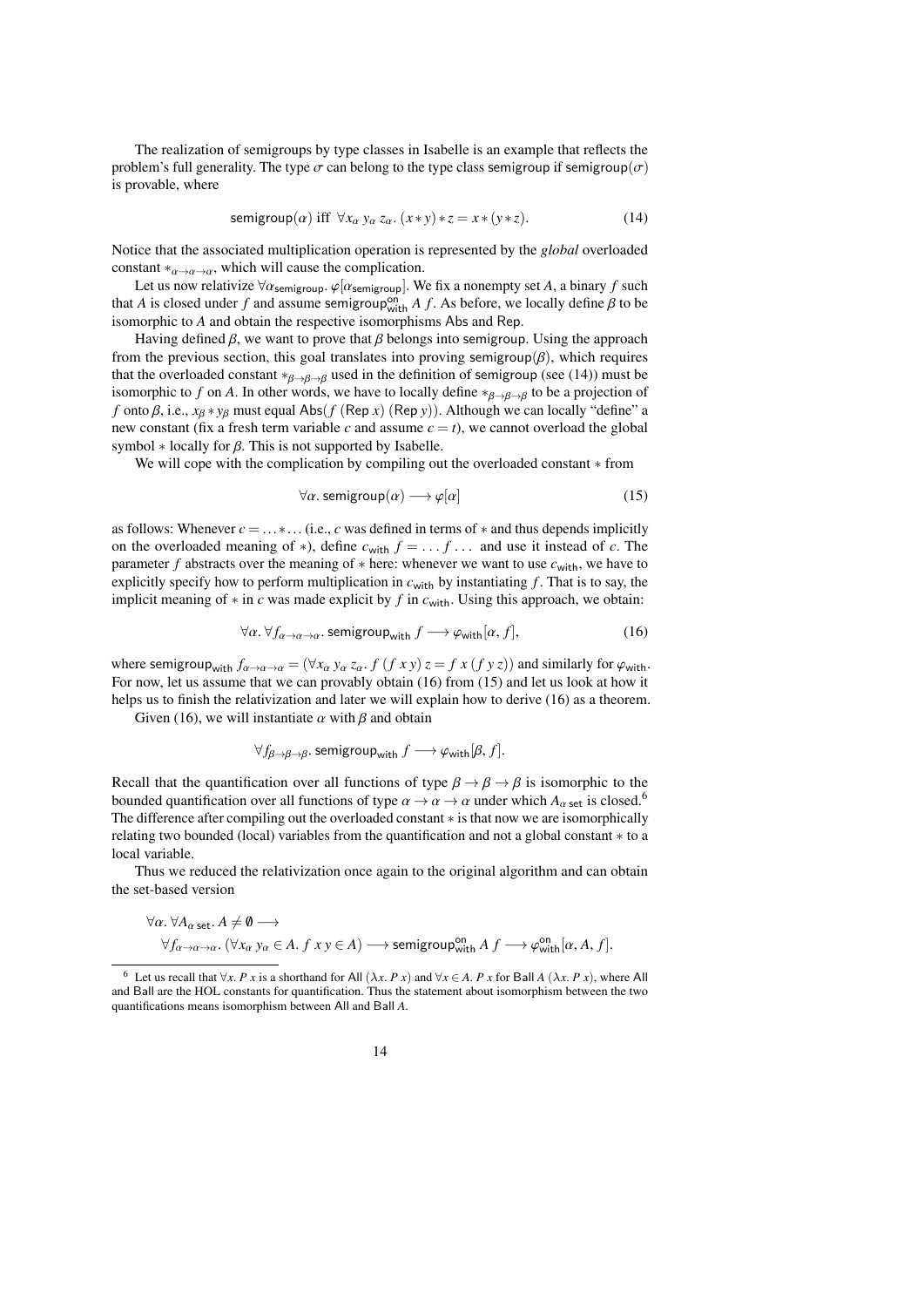Let us discuss how to obtain [\(16\)](#page-13-1) as a theorem. We derive it by performing the *dictionary construction*, whose detailed description can be found, for example, in the paper by Krauss and Schropp [\[26,](#page-23-19) §5.2]. We will outline the process only informally here. Our task is to compile out an overloaded constant ∗ from a term *s*. As a first step, we transform *s* into  $s_{\text{with}}$ [∗/*f*] such that  $s = s_{\text{with}}$ [∗/*f*] and such that unfolding the definitions of all constants in *s*with does not yield ∗ as a subterm. We proceed for every constant *c* in *s* as follows: if *c* has no definition, we do not do anything. If *c* was defined as  $c = t$ , we first apply the construction recursively on *t* and obtain  $t_{\text{with}}$  such that  $t = t_{\text{with}}[*/f]$ ; thus  $c = t_{\text{with}}[*/f]$ . Now we define a new constant  $c_{\text{with}} f = t_{\text{with}}$ . As  $c_{\text{with}} * = c$ , we replace *c* in *s* by  $c_{\text{with}} *$ . At the end, we obtain  $s = s_{with}[*/ f]$  as a theorem. Notice that this procedure produces  $s_{with}$  that does not semantically depend on ∗ only if there is no type in *s* that depends on ∗.

Thus the above-described step applied to [\(15\)](#page-13-2) produces

 $\forall \alpha$ . semigroup<sub>with</sub> \* $_{\alpha \to \alpha \to \alpha} \longrightarrow \varphi_{\text{with}}[\alpha, f_{\alpha \to \alpha \to \alpha}]$ [\* $_{\alpha \to \alpha \to \alpha}/f_{\alpha \to \alpha \to \alpha}$ ].

To finish the dictionary construction, we replace every occurrence of  $*_{\alpha \to \alpha \to \alpha}$  by a universally quantified variable  $f_{\alpha\rightarrow\alpha\rightarrow\alpha}$  and obtain [\(16\)](#page-13-1). This derivation step is not currently allowed in Isabelle. The idea why this is a sound derivation is as follows: since  $*_\alpha \rightarrow \alpha \rightarrow \alpha$  is a typeclass operation, there exist overloaded definitions only for strict instances of ∗ (such as  $*_{\text{nat}\rightarrow \text{nat}}$ ) but never for  $*_{\alpha\rightarrow \alpha\rightarrow \alpha}$ ; thus the meaning of  $*_{\alpha\rightarrow \alpha\rightarrow \alpha}$  remains unrestricted. That is to say,  $*_{\alpha \to \alpha \to \alpha}$  permits any interpretation and hence it must behave as a term variable. We will formulate a rule (an extension of Isabelle's logic) that allows us to perform the above-described derivation.

First, let us recall that  $\leadsto \downarrow$  is the substitutive closure of the constant/type dependency relation  $\sim$  from Section [2.3](#page-5-0) and  $\Delta_c$  is the set of all types for which *c* was overloaded. The notation  $\sigma \not\leq S$  means that  $\sigma$  is not an instance of any type in *S*. We shall write  $R^+$  for the transitive closure of *R*. Now we can formulate the Unoverloading Rule (UO): transitive closure of *R*. Now we can formulate the Unoverloading Rule (UO):

$$
\frac{\varphi[c_{\sigma}/x_{\sigma}]}{\forall x_{\sigma}, \varphi} \left[ \neg(u \leadsto^{+\dagger} c_{\sigma}) \text{ for any type or constant } u \text{ in } \varphi; \sigma \not\leq A_{c} \right] \quad \text{(UO)}
$$

This means that we can replace occurrences of the constant  $c_{\sigma}$  in  $\varphi$  by the universally quantified variable x, under the following two side conditions: quantified variable  $x_{\sigma}$  under the following two side conditions:

- 1. All types and constant instances in  $\varphi$  do not semantically depend on  $c_{\sigma}$  through a chain of constant and type definitions. The constraint is fulfilled in the first step of the dictionary construction since for example  $\varphi_{with}[\alpha, *]$  does not contain any hidden \*s due to the construction of  $\varphi_{\text{with}}$ .<sup>[7](#page-14-0)</sup>
- 2. There is no matching definition for  $c_{\sigma}$ . In our use case,  $c_{\sigma}$  is always a type-class operation with its most general type (e.g., \* $\alpha \rightarrow \alpha \rightarrow \alpha$ ). As already mentioned, we overload a type-class operation only for strictly more specific types (such as ∗nat→nat→nat) and never for its most general type and thus the condition  $\sigma \not\leq \Delta_c$  must be fulfilled.

Proposition 3 Any Isabelle/HOL definitional theory is consistent w.r.t. HOL deduction extended with the (LT) and (UO) rules.

Again, the proof of this proposition is based on the translation from Isabelle/HOL to HOL with comprehension types (HOLC) from [\[28\]](#page-23-15). It is presented in [\[28,](#page-23-15) §4].

Notice that the (UO) rule suggests that even in presence of *ad hoc* overloading, the polymorphic overloaded constants retain parametricity under some conditions. In the next section, we will look at a concrete example of relativization of a formula with type classes.

<span id="page-14-0"></span><sup>7</sup> Unless there is a type depending on ∗.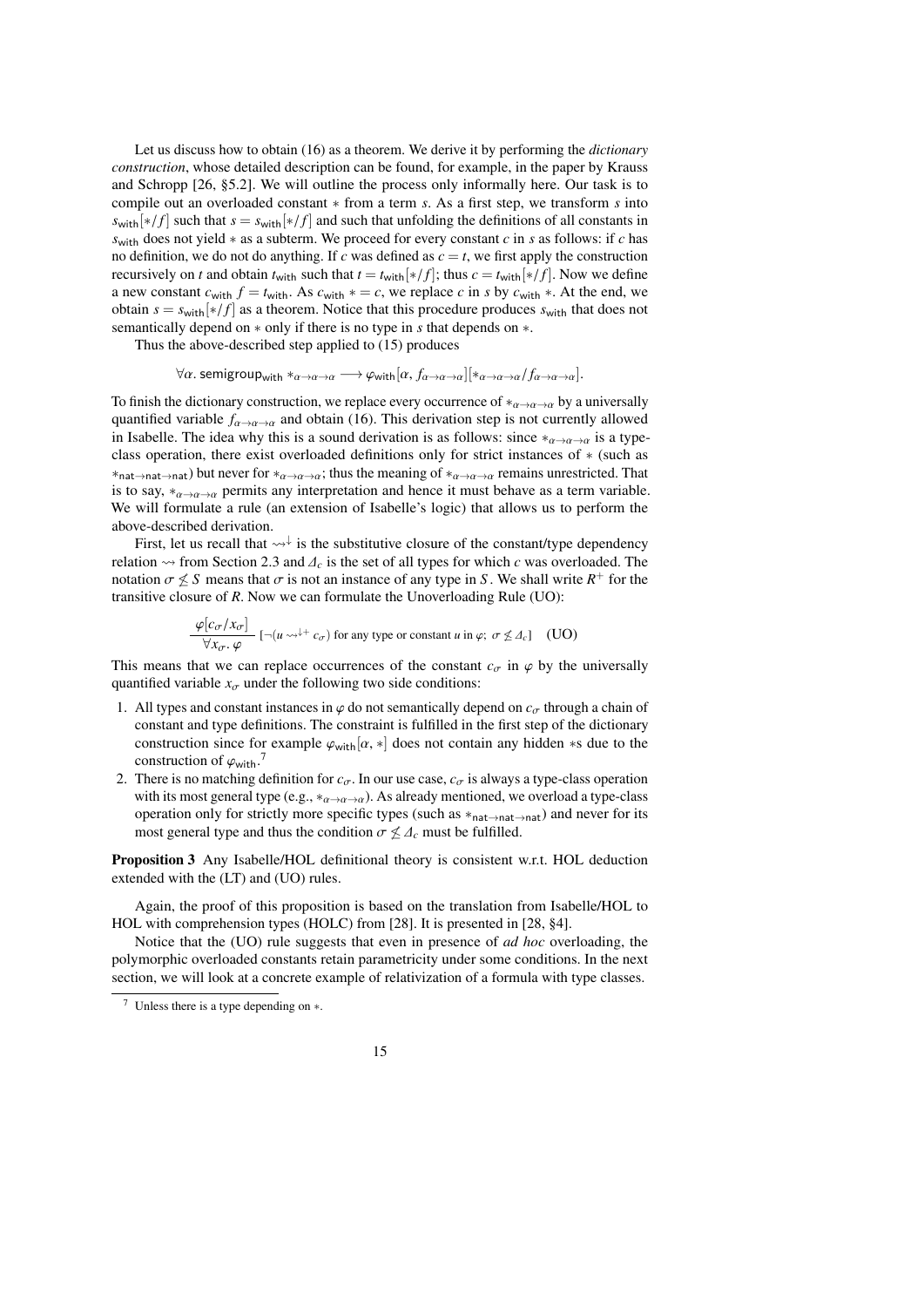# 6.3 Example: Relativization of Topological Spaces

We will show an example of relativization of a type-based theorem with type classes in a set-based theorem from the field of topology (addressing Immler's concern discussed in Section [1\)](#page-0-0). The type class in question will be a topological space, which has one associated operation open :  $\alpha$  set  $\rightarrow$  bool, a predicate defining the open subsets of  $\alpha$ . We require that the whole space is open, finite intersections of open sets are open, finite or infinite unions of open sets are open and that every two distinct points can be separated by two open sets that contain them. Such a topological space is called a T2 space and therefore we call the respective type class T2-space.

One of the basic properties of T2 spaces is the fact that every compact set is closed:

<span id="page-15-1"></span><span id="page-15-0"></span>
$$
\forall \alpha_{\text{T2-space.}} \forall S_{\alpha \text{ set.}} \text{ compact } S \longrightarrow \text{closed } S \tag{17}
$$

A set is compact if every open cover of it has a finite subcover. A set is closed if its complement is open. i.e., closed  $S =$  open  $(-S)$ . Recall that our main motivation is to solve the problem when we have a T2 space on a proper subset of  $\alpha$ . Let us show the translation of [\(17\)](#page-15-0) into a set-based variant, which solves the problem. We will observe what happens to the predicate closed during the translation.

We will first internalize the type class T2-space and then abstract over its operation open via the first step of the dictionary construction. As a result, we obtain

 $\forall \alpha$ . T2-space<sub>with</sub> open  $\longrightarrow \forall S_{\alpha \text{ set}}$ . compact<sub>with</sub> open *S*  $\longrightarrow$  closed<sub>with</sub> open *S*,

where closed<sub>with</sub> *open*  $S = open(-S)$ . Let us apply (UO) and generalize over open:

$$
\forall \alpha. \,\forall open_{\alpha \text{ set}\to \text{bool}}.\n\text{T2-space}_{\text{with}}\, open \longrightarrow \forall S_{\alpha \text{ set}}.\,compact_{\text{with}}\, open \, S \longrightarrow \text{closed}_{\text{with}}\, open \, S
$$
\n(18)

The last formula is a variant of [\(17\)](#page-15-0) after we internalized the type class T2-space and compiled out its operation. Now we reduced the task to the original algorithm (using Local Typedef) from Section [5.](#page-10-0) As always, we fix a nonempty set  $A_{\alpha \text{ set}}$ , locally define  $\beta$  to be isomorphic to *A* and transfer the  $\beta$ -instance of [\(18\)](#page-15-1) onto the  $A_{\alpha \text{ set}}$ -level:

$$
\forall \alpha. \ \forall A_{\alpha \text{ set}}. A \neq \emptyset \longrightarrow \forall open_{\alpha \text{ set} \to \text{bool}}. \ \mathsf{T2\text{-}space}^{\text{on}}_{\text{with}} A \ open \longrightarrow
$$
  

$$
\forall S_{\alpha \text{ set}} \subseteq A. \ \text{compact}_{\text{with}}^{\text{on}} A \ open \ S \longrightarrow \text{closed}_{\text{with}}^{\text{on}} A \ open \ S
$$

This is the set-based variant of the original theorem [\(17\)](#page-15-0). Let us show what happened to closed<sub>with</sub>: its relativization is defined as closed<sup>on</sup> *A open S* = *open* (−*S* ∩*A*). Notice that we did not have to restrict *open* while moving between β and *<sup>A</sup>* (since the function does not produce any values of type  $\beta$ ), whereas *S* is restricted since subsets of  $\beta$  correspond to subsets of *A*.

## <span id="page-15-2"></span>6.4 General Case

Having seen a concrete example, let us finally aim for the general case. Let us assume that Υ is a type class depending on the overloaded constants  $*_1, \ldots, *_n$ , written  $\overline{*}$ . We write  $A \downarrow f$ to mean that *A* is closed under operations  $f_1, \ldots, f_n$ .

The following derivation tree shows how we derive, from the type-based theorem ⊢  $\forall \alpha_Y$ .  $\varphi[\alpha_Y]$  (the topmost formula in the tree), its set-based version (the bottommost formula). Explanation of the derivation steps follows after the tree.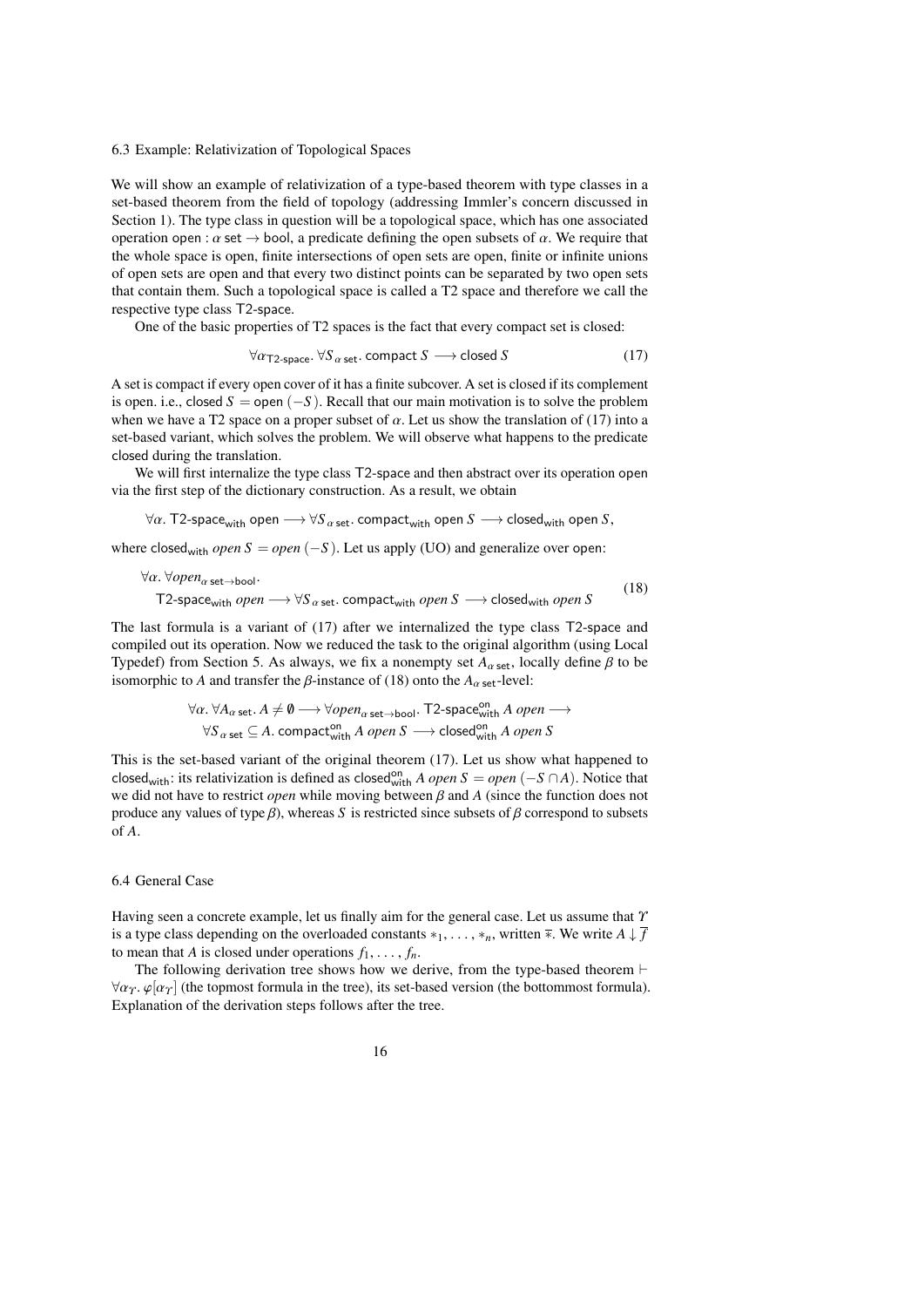$$
\frac{\vdash \forall \alpha r.\ \varphi[\alpha r]}{\vdash \forall \alpha.\ \varUpsilon(\alpha) \longrightarrow \varphi[\alpha]} (1)
$$
\n
$$
\frac{\vdash \forall \alpha.\ \varUpsilon(\alpha) \longrightarrow \varphi[\alpha]}{\vdash \forall \alpha.\ \varUpsilon_{\text{with}} \ \overline{*}[\alpha] \longrightarrow \varphi_{\text{with}}[\alpha, \overline{f}][\overline{*}/\overline{f}]} (2)
$$
\n
$$
\frac{\vdash \forall \alpha.\ \forall \overline{f}[\alpha].\ \varUpsilon_{\text{with}} \ \overline{f} \longrightarrow \varphi_{\text{with}}[\alpha, \overline{f}]}{(3)}
$$
\n
$$
\frac{A_{\alpha \text{ set}} \neq \emptyset, \alpha(\beta \approx A)_{Rep}^{Abs} \vdash \forall \alpha.\ \forall \overline{f}[\alpha].\ \varUpsilon_{\text{with}} \ \overline{f} \longrightarrow \varphi_{\text{with}}[\alpha, \overline{f}]} (4)
$$
\n
$$
A_{\alpha \text{ set}} \neq \emptyset, \alpha(\beta \approx A)_{Rep}^{Abs} \vdash \forall \overline{f}[\beta].\ \varUpsilon_{\text{with}} \ \overline{f} \longrightarrow \varphi_{\text{with}}[\beta, \overline{f}]} (5)
$$
\n
$$
A_{\alpha \text{ set}} \neq \emptyset, \alpha(\beta \approx A)_{Rep}^{Abs} \vdash \forall \overline{f}[\alpha].\ A \downarrow \overline{f} \longrightarrow \varUpsilon_{\text{with}}^{on}\ A \ \overline{f} \longrightarrow \varphi_{\text{with}}^{on}[\alpha, A, \overline{f}]} (7)
$$
\n
$$
A_{\alpha \text{ set}} \neq \emptyset \vdash \forall \overline{f}[\alpha].\ A \downarrow \overline{f} \longrightarrow \varUpsilon_{\text{with}}^{on}\ A \ \overline{f} \longrightarrow \varphi_{\text{with}}^{on}[\alpha, A, \overline{f}]} (8)
$$

Derivation steps:

- (1) The class internalization from Section [6.1.](#page-11-4)
- (2) The first step of the dictionary construction from Section [6.2.](#page-12-2)
- (3) The Unoverloading rule (UO) from Section [6.2.](#page-12-2)
- (4) We fix fresh  $\alpha$ ,  $A_{\alpha \text{ set}}$  and assume that *A* is nonempty. We locally define a new type  $\beta$  to be isomorphic to *A*; i.e., we fix fresh  $\beta$ ,  $Abs_{\alpha\rightarrow\beta}$  and  $Rep_{\beta\rightarrow\alpha}$  and assume  $\alpha(\beta \approx A)_{Rep}^{Abs}$ .<br>We instantiate  $\alpha$  in the conclusion with  $\beta$ .
- (5) We instantiate  $\alpha$  in the conclusion with  $\beta$ .
- (6) Relativization along the isomorphism between  $\beta$  and  $A$ —see Section [7.](#page-16-0)
- (7) Since *Abs* and *Rep* are present only in  $\alpha(\beta \approx A)_{Rep}^{Abs}$ , we can existentially quantify over<br>them and analyze the handle in with  $\Box A I_{AB}$ .  $\beta \sim (\beta \gamma A)^{Abs}$  which me disclosure hades them and replace the hypothesis with  $\exists Abs\ Rep$ .  $\alpha(\beta \approx A)_{Rep}^{Abs}$ , which we discharge by the Local Typedef rule from Section 3, as  $\beta$  is not present elsewhere either (the previous step Local Typedef rule from Section [3,](#page-6-0) as  $\beta$  is not present elsewhere either (the previous step (6) removed all occurrences of  $\beta$  in the conclusion).
- (8) We move all hypotheses into the conclusion and quantify over all fixed variables.

As previously discussed, step (2), the dictionary construction, cannot be performed for types depending on overloaded constants unless we want to compile out such types too. In the next section, we will explain the last missing piece: the relativization step (6).

Note that our approach addresses one of the long-standing user complaints: the impossibility to provide two different orders for the same type when using the type class of orders. With our approach, users can still enjoy the advantages of type classes while proving abstract properties about orders, and then only export the final product as a set-based theorem (which quantifies over all possible orders).

#### <span id="page-16-0"></span>7 Transfer: Automated Relativization

In this section, we will describe a procedure that automatically achieves relativization of the type-based theorems. Recall that we are facing the following problem: we have two types  $\beta$ and  $\alpha$  such that  $\beta$  is isomorphic to some (nonempty) set  $A_{\alpha \text{ set}}$ , a proper subset of  $\alpha$ , via two isomorphisms  $\text{Abs}_{\alpha \to \beta}$  and  $\text{Rep}_{\beta \to \alpha}$ . In this setting, given a formula  $\varphi[\beta]$ , we want to find its isomorphic image  $\varphi^{0n}[\alpha, A]$  along Abs and Ben and prove  $\varphi[\beta] \leftrightarrow \varphi^{0n}[\alpha, A]$ . Thanks to the isomorphic image  $\varphi^{\text{on}}[\alpha, A]$  along Abs and Rep and prove  $\varphi[\beta] \leftrightarrow \varphi^{\text{on}}[\alpha, A]$ . Thanks to the previous work in which the first author of this paper participated [\[23\]](#page-23-20), we can use Isabelle's Transfer tool, which automatically synthesizes the relativized formula  $\varphi^{on}[\alpha, A]$  and proves the equivalence with the original formula  $\varphi^{[\alpha]}$ the equivalence with the original formula  $\varphi[\beta]$ .

We will sketch the main principles of the tool on the following example, where [\(20\)](#page-17-0) is a relativization of [\(19\)](#page-16-1):

$$
\forall f_{\beta \to \gamma} \, x s_{\beta} \, \text{list} \, y s_{\beta \, \text{list}}. \, \text{inj} \, f \longrightarrow (\text{map } f \, x s = \text{map } f \, y s) \leftrightarrow (x s = y s) \tag{19}
$$

<span id="page-16-1"></span>17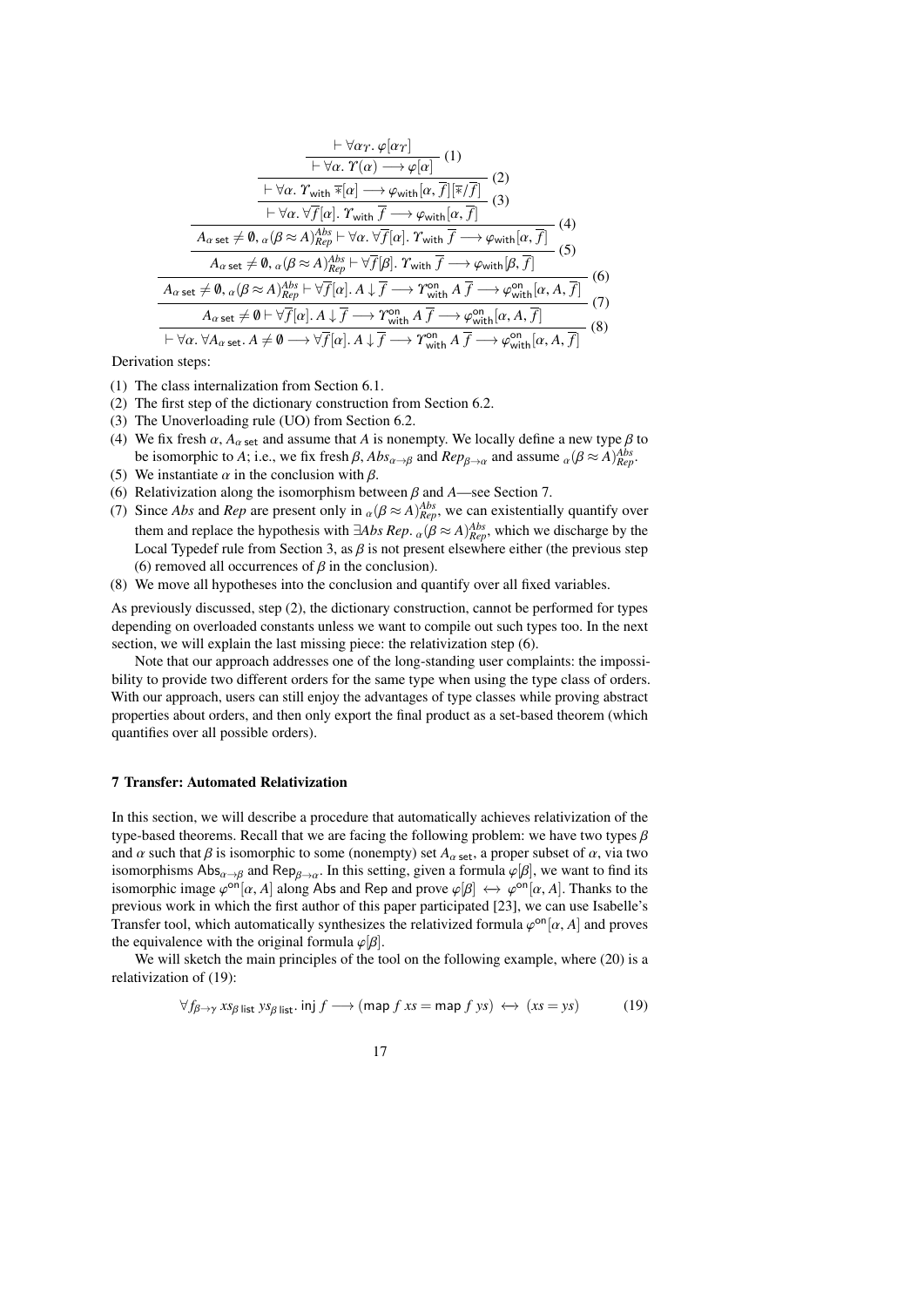<span id="page-17-0"></span>
$$
\forall f_{\alpha \to \gamma}. \forall xs \; ys \in \text{lists } A_{\alpha \text{ set}}.
$$
  
inj<sub>on</sub>  $A \ f \longrightarrow (\text{map } f \; xs = \text{map } f \; ys) \leftrightarrow (xs = ys)$  (20)

First of all, we reformulate the problem a little bit. We will not talk about isomorphisms Abs and Rep but express the isomorphism between *A* and  $\beta$  by a binary relation  $T_{\alpha \to \beta \to \text{bool}}$ defined as  $T x y = ($ Rep  $y = x)$ . We call T a transfer relation. Notice that T captures inversion of injection of  $\beta$  into  $\alpha$  and therefore the relation is right-total ( $\forall y$ .  $\exists x$ .  $\beta$  x y), right-unique  $(\forall x \lor z \land R \lor x \lor \rightarrow R \lor x \lor \rightarrow y = z)$  and left-unique  $(\forall x \lor z \land R \lor x \rightarrow R \lor x \rightarrow x = y)$ .

The Transfer tool requires two sorts of setup as input: 1) we need more structural information about the type constructors in  $\varphi$  (more than that they are just sets of elements); 2) we need to know how to transfer the constants in  $\varphi$  along the transfer relation T.

Concerning 1), we assume that there exists a relator for every nonnullary type constructor in  $\varphi$ . Relators lift relations over type constructors: Related data structures have the same shape, with pointwise-related elements (e.g., the relator list all 2 for lists), and related functions map related input to related output. Concrete definitions follow:

list-all2 : 
$$
(\alpha \rightarrow \beta \rightarrow \text{bool}) \rightarrow \alpha
$$
 list  $\rightarrow \beta$  list  $\rightarrow \text{bool}$   
\n(list-all2 R) xs ys  $\equiv$  (length xs = length ys)  $\land$  ( $\forall (x, y) \in$  set (zip xs ys). R xy)  
\n $\Rightarrow$  :  $(\alpha \rightarrow \gamma \rightarrow \text{bool}) \rightarrow (\beta \rightarrow \delta \rightarrow \text{bool}) \rightarrow (\alpha \rightarrow \beta) \rightarrow (\gamma \rightarrow \delta) \rightarrow \text{bool}$   
\n(R $\Rightarrow S$ ) f g  $\equiv \forall xy. R xy \rightarrow S$  (f x) (g y)

Concerning 2), we need a transfer rule for every constant present in  $\varphi$ . The transfer rules express how constants on  $\alpha$  relate to constants on  $\beta$  along T. Let us look at some examples:

<span id="page-17-3"></span><span id="page-17-1"></span>
$$
((T \Rightarrow =) \Rightarrow =) (\mathsf{inj}_{\mathsf{on}} A) \mathsf{inj}
$$
\n
$$
((T \Rightarrow \mathsf{inj}_{\mathsf{on}} A) \mathsf{inj})
$$
\n
$$
(21)
$$

$$
((T \Rightarrow =) \Rightarrow =) (\forall_{-} \in A) (\forall) \tag{22}
$$

$$
((\text{list}\_all2 \top \mapsto =)) \leftrightarrow ((\forall_{\perp} \in \text{lists } A) (\forall) \tag{23}
$$

<span id="page-17-4"></span>
$$
((T \mapsto =) \mapsto \text{list}\_\text{all2} \top \mapsto \text{list}\_\text{all2} =) \text{ map map}
$$
\n(24)

<span id="page-17-2"></span>(list all2 TZ⇒list all2 TZ⇒=) (=) (=) (25)

As already mentioned, the universal quantification on  $\beta$  corresponds to a bounded quantification over *A* on  $\alpha$  ( $\forall$   $\in$  *A*). The relation between the two constants is obtained purely syntactically from the type of the constant on  $\beta$  (e.g.,  $(\beta \rightarrow \gamma)$ )  $\rightarrow$  bool for inj): We replace every type that does not change ( $\gamma$  and bool) by the identity relation  $=$ , every nonnullary type constructor by its corresponding relator ( $\rightarrow$  by  $\Rightarrow$  and list by list\_all2) and every type that changes by the corresponding transfer relation ( $\beta$  by T).

Having the appropriate setup, the Transfer tool builds a derivation tree whose root is the equivalence theorem between [\(19\)](#page-16-1) and [\(20\)](#page-17-0), whose leaves contain the above-stated transfer rules [\(21\)](#page-17-1)–[\(25\)](#page-17-2) and whose other nodes are derived by the following three structural rules (for a bound variable, application and lambda abstraction):

$$
\frac{Rxy \in \Gamma}{\Gamma \vdash Rxy} \quad \frac{\Gamma_1 \vdash (R \Rightarrow S) \, f \, g \qquad \Gamma_2 \vdash R \, xy}{\Gamma_1 \cup \Gamma_2 \vdash S \, (f \, x) \, (g \, y)} \quad \frac{\Gamma, \, Rxy \vdash S \, (f \, x) \, (g \, y)}{\Gamma \vdash (R \Rightarrow S) \, (\lambda x. \, f \, x) \, (\lambda y. \, g \, y)}
$$

Similarity of the rules to those for typing of the simply typed lambda calculus is not a coincidence. A typing judgment here involves two terms instead of one, and a binary relation takes the place of a type. The environment  $\Gamma$  collects the local assumptions for bound variables. Thus since [\(19\)](#page-16-1) and [\(20\)](#page-17-0) are of type bool, the procedure produces (19) = (20) as the corresponding relation for bool is  $=$ . Overall, if the Transfer tool has appropriate setup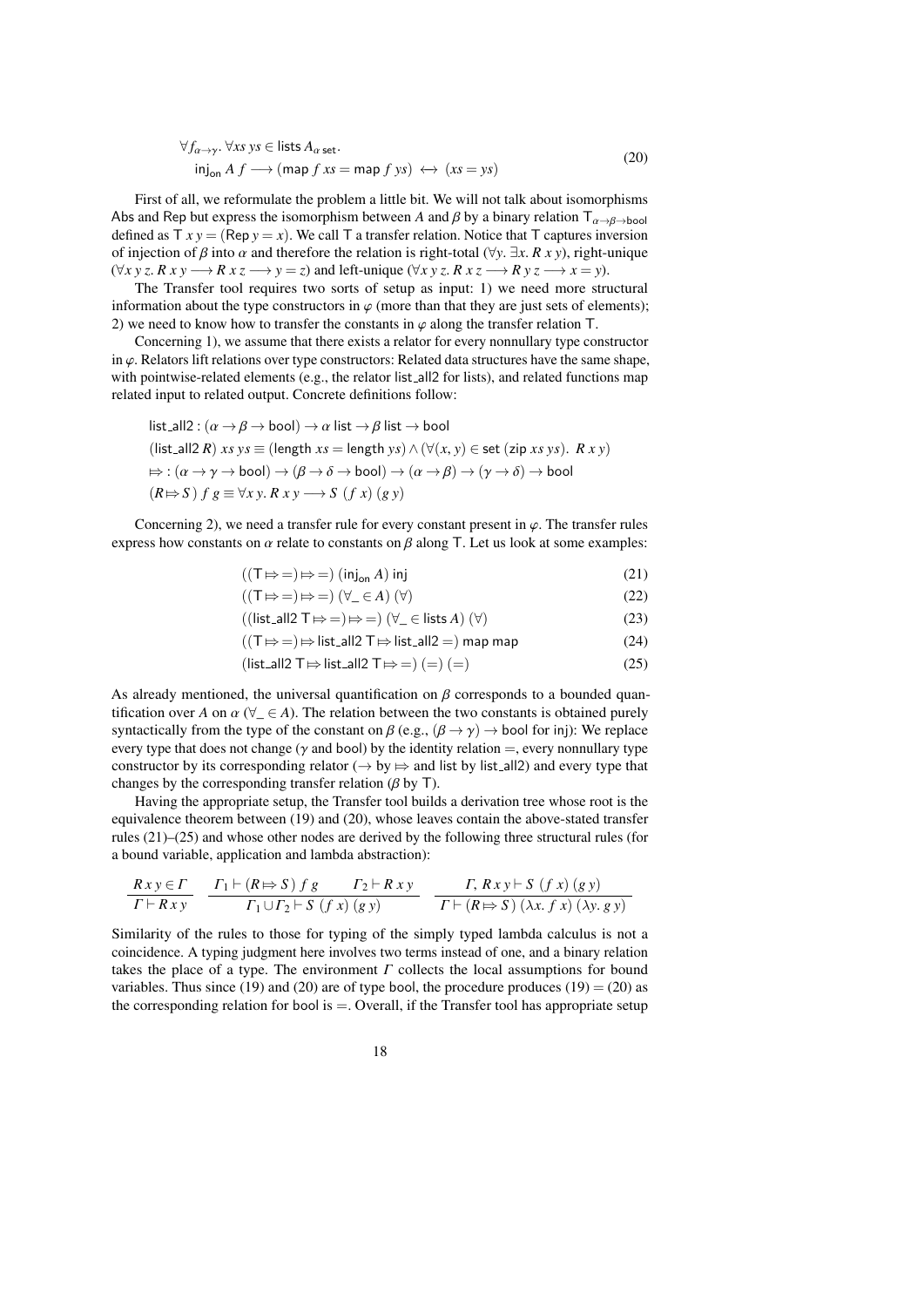available (for type constructors and transfer rules), it can automatically derive the equivalence theorem for any closed lambda term.

Finally, let us discuss for which class of formulas we can obtain the appropriate setup. First, the setup for type constructors: $8$  Besides the manual setup for the function type (it is a part of Isabelle's library), the Transfer tool generates the setup automatically for every type constructor that is a natural functor (sets, finite sets, all algebraic datatypes and codatatypes) [\[39\]](#page-23-21).

Second, transfer rules: Instead of providing a specific transfer rule for every particular transfer relation (such as T) and for every type instance of the given constant (for  $\forall$  we needed two rules [\(22\)](#page-17-3) and [\(23\)](#page-17-4)), the Transfer tool needs only one general rule for a given polymorphic constant—the specific ones are derived internally from the general one. These general rules capture a certain notion of restricted parametricity<sup>[9](#page-18-2)</sup> and take a transfer relation as a parameter. Since we transfer only over relations that are inversion of injections in our Types-to-Sets project, we can additionally assume that the relation is right-total, right-unique and left-unique. Such parametricity rules hold for  $\forall$  and  $=$ :

righttotal 
$$
R \longrightarrow ((R \mapsto =) \mapsto =) (\forall_{-} \in (\text{Domain } R)) (\forall)
$$
  
left\\_unique  $R \longrightarrow \text{right\_unique } R \longrightarrow (R \mapsto R \mapsto =) (=) (=)$ 

Such parametricity rules hold for a broad class of functions—in particular, transitively for any function whose defining term is build from equality and logical quantifiers. The only troublemaker here is the choice operator, which is in general not parametric.

To conclude, the Transfer tool can automatically produce relativization of any theorem that contains only 1) types built from the function type and natural functors and 2) constants that are parametric w.r.t. right-total, right-unique and left-unique relations.

## <span id="page-18-0"></span>8 Beyond Types to Sets: Types to Terms

So far we have observed that types are semantically equivalent to nonempty sets in HOL and developed a technique that allows us to translate types into sets in a principled way. In this section, we go beyond the connection types–sets and look at how types can represent mathematical objects different from sets (for example, numbers) and thus simulate restricted dependent types in HOL. We show how to use our Types-to-Sets mechanism to compile out such pseudo-dependent types back into terms in case they become too restrictive.

#### 8.1 Harrison's Trick

HOL does not support dependent types. For example, one cannot define a type of vectors of length *n* by a type definition that takes the term *n* as a parameter. However, making use of polymorphism, the type definition could be parametrized by a type whose cardinality

<span id="page-18-2"></span><sup>&</sup>lt;sup>9</sup> These rules are related to Reynolds's relational parametricity [\[37\]](#page-23-23) and Wadler's free theorems [\[40\]](#page-23-24). The Transfer tool is a working implementation of Mitchell's representation independence [\[32\]](#page-23-25) and it demonstrates that transferring of properties across related types can be organized and largely automated using relational parametricity.



<span id="page-18-1"></span><sup>&</sup>lt;sup>8</sup> The setup requires more than just the name of a relator. Besides making sure that the relator satisfies many natural properties such as monotonicity or compositionality, we use other concepts such as the knowledge that "lists whose elements are in *A*" can be expressed by lists *A*. See the complete description of the required structure in the first author's thesis [\[30,](#page-23-22) §4.7].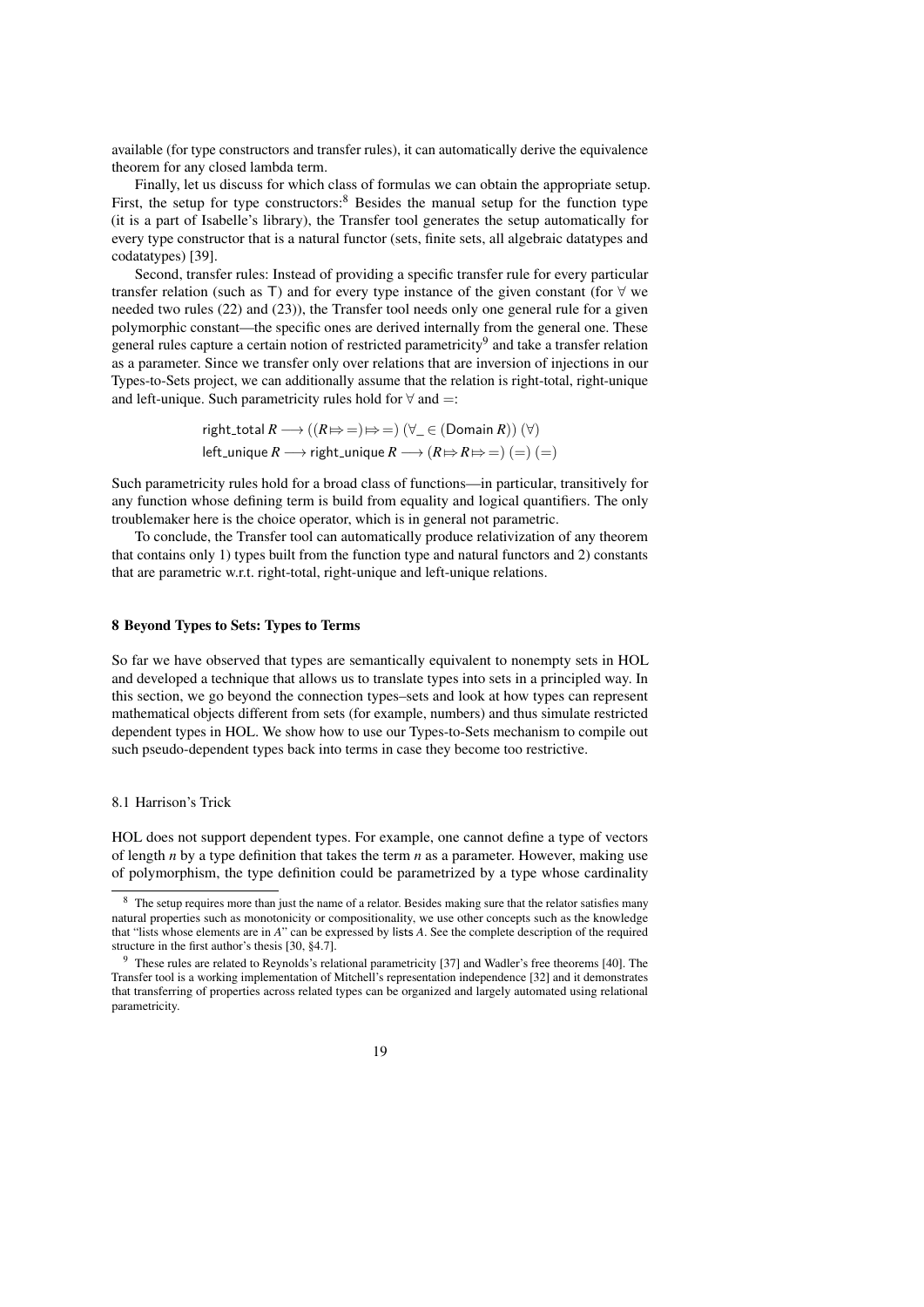would *encode* the length *n*. This technique is known under the appellation *Harrison's trick* in the HOL community—it was introduced in John Harrison's work on Euclidean spaces [\[20\]](#page-23-26), where the spaces  $\mathbb{R}^n$  are represented by a type constructor  $\alpha$  rvec, with the cardinality of  $\alpha$  encoding the dimension  $n$  [19, 81-2] encoding the dimension *n* [\[19,](#page-23-27) §1-2].

This allows us to prove theorems about Euclidean spaces of any dimension and obtain theorems about specific sizes by taking suitable type instances. For example, a theorem about  $\mathbb{R}^3$  is obtained by instantiating  $\alpha$  in  $\alpha$  rvec to any type of cardinality 3. Harrison also used the tirely to encode compatibility of dimensions in matrix multiplication—making the dimensions trick to encode compatibility of dimensions in matrix multiplication—making the dimensions automatically inferable (most of the times) by HOL's type inference. Naturally, this trick is still far from the expressiveness of full-fledged dependent types; in particular, one cannot perform arithmetic operations or induction on these type variables (at least not without a complex automation setup).

In Isabelle/HOL, we can additionally use the type classes (recall they are essentially predicates on types) to further improve the encoding: For example, we would use  $\alpha_{\text{finite}}$  rvec to avoid any special treatment for infinite types  $\alpha$ , whereas these are artificially designated to represent dimension 1 in Harrison's definition.

## 8.2 Finite Fields as a Type

Divasón et al. used Harrison's trick in their recent work [\[14\]](#page-23-28) to encode Galois fields of prime order GF(*p*), which are finite fields of prime order (i.e., prime cardinality). These are represented as the type  $\alpha_{\text{pc}}$  mod-ring, where:

- pc is the class of finite types of prime cardinality—note that pc is a subclass of finite
- mod-ring is a type constructor defined as  $\alpha_{\text{finite}}$  mod-ring =  $\{0, \dots, |\alpha| 1\}$ , i.e., consisting of the first  $|\alpha|$  numbers

We will abbreviate  $\alpha_{\text{pc}}$  mod-ring as  $\alpha_{\text{pc}}$  GF.

Besides the usual advantage of types making proofs easier, defining prime fields as a (polymorphic) type enables the reuse of type-based results from Isabelle's library (such as Gauss-Jordan elimination working over any  $\alpha_{\text{field}}$ ).

While using the type  $\alpha_{\text{pc}}$  GF, Divasón et al. faced a natural limitation of Harrison's trick. They work with an (executable) factorization algorithm factor :  $\alpha_{pc}$  GF poly  $\rightarrow \alpha_{pc}$  GF  $\times$  $\alpha_{\rm pc}$  GF poly, where  $\beta$  poly is the type of polynomials over  $\beta$ , with  $\beta$  assumed to be a ring (as usual, via the type class mechanism). As long as the field's order is static (e.g., when one executes factor directly), one can manually obtain the appropriate instance of factor. But a problem arises if factor is used as a black box in a bigger algorithm in which the order is computed dynamically. The algorithm would have to dynamically create a type of the given cardinality to obtain the right instance of factor—this is not possible in HOL.

Divasón et al. solved the problem by using Local Typedef to compile out the implicit type parameter into an explicit term parameter in two steps. First, they defined factor's term-based version, factor': nat  $\rightarrow$  int poly  $\rightarrow$  int  $\times$  int poly, where the type int (of integers) is the "universe" holding the carriers of all finite fields. The order *p* of the field is now an explicit term parameter, as in factor' p. They defined a relation between  $\alpha$  GF and integral used the Transfer tool to move between these two representations and to obtain the and used the Transfer tool to move between these two representations and to obtain the correctness theorem for factor' from the correctness theorem for factor. Concretely, given the theorem  $\varphi[\alpha_{\text{pc}}]$  GF, factor], Transfer produces a theorem

$$
\text{prime }p \longrightarrow p = | \alpha_{\rm pc} | \longrightarrow \varphi' [\text{int}, \text{factor}' \; p ]
$$

20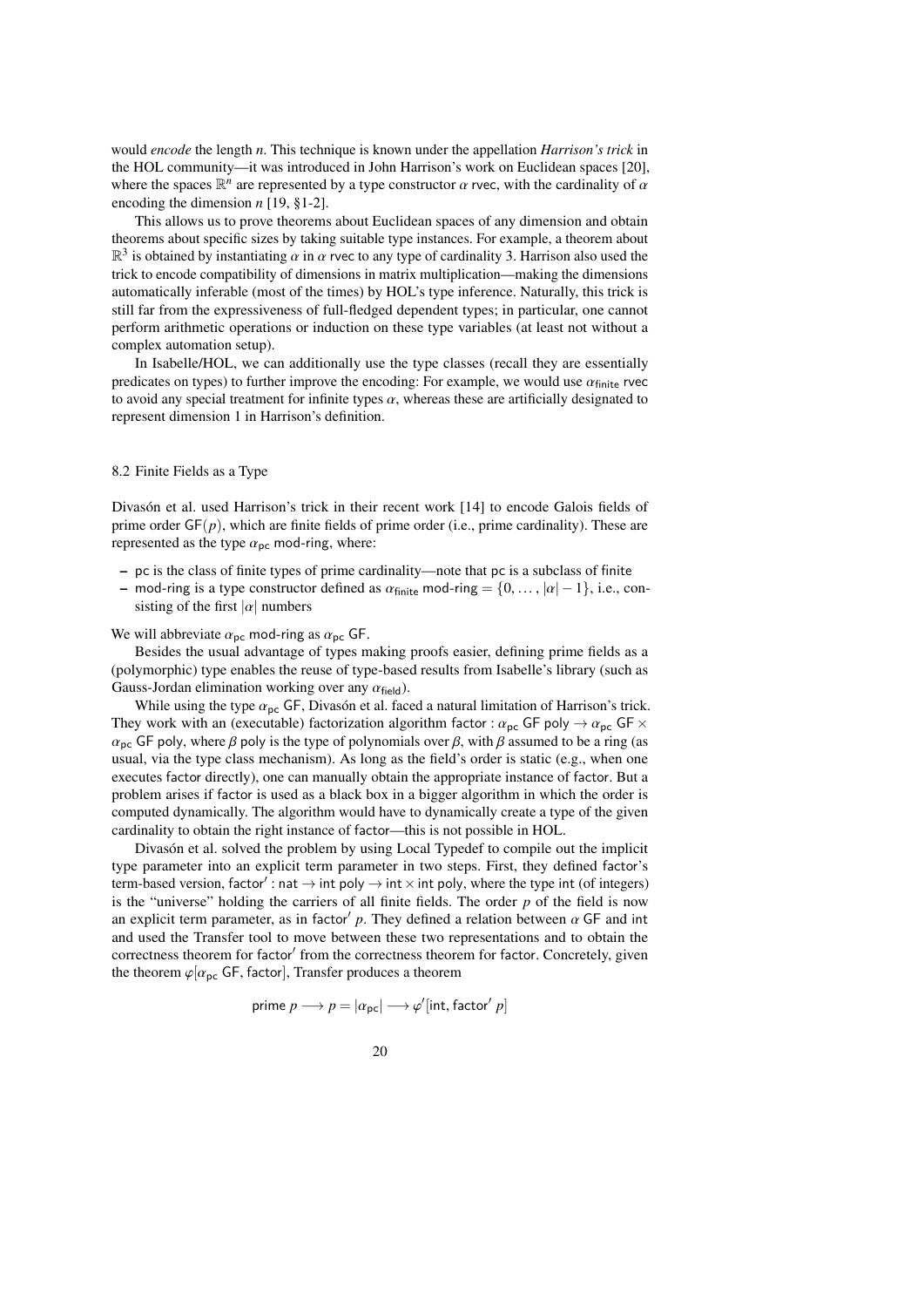where  $\varphi'$  is the isomorphic image of  $\varphi$  along the relation between  $\alpha$  GF and int.<br>Second since  $\alpha$  is not present in  $\varphi'$  the assumption about  $\alpha$  really means "for

Second, since  $\alpha$  is not present in  $\varphi'$ , the assumption about  $\alpha$  really means "for any given<br>ne *n* there exists a type of cardinality n" Local Typedef allowed them to remove this prime *p* there exists a type of cardinality *p*." Local Typedef allowed them to remove this assumption after proving "for any given prime *p*, there exists a nonempty subset of natural numbers such that the subset has cardinality *p*" (which is trivial, with witness  $\{0, \ldots, p-1\}$ ). Divasón et al. have automated the second step for their specific use case.

#### 8.3 Types to Terms: General Case

We now describe how to carry out the second step of Divasón et al.'s approach in general. Recall that our goal is to use types to implicitly encode some "term information" in order to overcome the lack of dependent types. This can be achieved through a decoding function *f* :  $\forall \alpha_T$ .  $\sigma$ , where the type  $\sigma$  does not contain  $\alpha$ .<sup>[10](#page-20-0)</sup> Thus any type  $\tau$  of class  $\gamma$  represents the term "f applied to  $\tau$ " of type  $\sigma$ term "*f* applied to  $\tau$ ," of type  $\sigma$ .

When working with types becomes too restrictive (e.g., we want to make induction over  $\alpha_T$ ), we need to switch back to terms (which allows us take advantage of existing induction principles for  $\sigma$ ), and transfer affected type-based theorems to term-based ones. Say we have proved  $\forall \alpha_T$ .  $\varphi[\alpha]$ , where  $\varphi[\alpha]$  is a polymorphic formula that represents a property about the encoded (term) entities. From this, applying the decoding function together with ad hoc knowledge about the behavior of the encoding, we obtain a term-based version of the above theorem,  $\forall \alpha \gamma$ .  $\varphi'[f(\alpha)]$ .<br>However, this is not

However, this is not good enough, since the theorem still depends on  $\alpha$  and requires f to be applied explicitly to α. Let us imagine for a moment that *<sup>f</sup>* were an ordinary function (from terms to terms), say,  $f : \tau \to \sigma$ . Then we could easily remove *f* from  $\forall x_\tau, \varphi'[f\ x]$ , obtaining  $\forall y \in \text{range } f$  ( $\varphi'[y]$  (where range *f* can be described independently of *f* in most obtaining  $\forall y_{\sigma} \in \text{range } f$ .  $\varphi'[y]$  (where range *f* can be described independently of *f* in most<br>practical applications). The idea is to use Types-to-Sets to translate the "types-to-terms" *f* practical applications). The idea is to use Types-to-Sets to translate the "types-to-terms" *f* into a related "terms-to-terms" function as imagined above.

We assume that there exists *f*'s relativization  $f^{\circ n}$  :  $\alpha$  set  $\rightarrow \sigma$  together with the cor-<br>conding transfer rule. Applying our Types-to-Sets tool from Section 6 to the formula responding transfer rule. Applying our Types-to-Sets tool from Section [6](#page-11-0) to the formula  $\forall \alpha_T \ldotp \varphi'[f(\alpha)]$ , we obtain its relativization to sets

$$
\forall \alpha. \ \forall A_{\alpha \text{ set}}. A \neq \emptyset \longrightarrow \Upsilon^{\text{on}} A \longrightarrow \varphi'[f^{\text{on}} A].^{11}
$$

Finally, let us assume there exist<sup>[12](#page-20-2)</sup> representation type  $\tau$  and  $g : \sigma \to \tau$  set that is a right inverse for  $\tau$ -instance of *f*<sup>on</sup>, namely *f*<sup>on</sup> :  $\tau$  set  $\rightarrow \sigma$ , on some  $S_{\sigma}$  set. Then we can compile *f*<sup>on</sup> out by rewriting the last theorem into the desired form  $f<sup>on</sup>$  out by rewriting the last theorem into the desired form

$$
\forall y_{\sigma} \in S.\ g\ y \neq \emptyset \longrightarrow \Upsilon^{\text{on}}(g\ y) \longrightarrow \varphi'[y].
$$

For the Galois field example, we use the following instantiation:  $\sigma = \text{nat}, f(\alpha)$ : nat  $= |\alpha|$ ,  $f^{\text{on}}$ :  $\alpha$  set  $\rightarrow$  nat = |.|,  $S = \mathbb{N}$ ,  $g$  : nat  $\rightarrow$  nat set  $= \lambda p$ .  $\{0, \dots, p-1\}$  and  $\gamma^{\text{on}}$ :  $\alpha$  set  $\rightarrow$ bool =  $\lambda A$ . prime |A|. Since it holds that  $\gamma^{on} (g \, p) \leftrightarrow$  prime p and  $g \, p \neq \emptyset$  for every prime number *p*, we obtain

$$
\forall p_{\mathsf{nat}}.\ \mathsf{prime}\ p \longrightarrow \varphi'[\mathsf{int},\mathsf{factor}'\ p].
$$

<span id="page-20-0"></span><sup>&</sup>lt;sup>10</sup> The type  $\forall \alpha_T$ .  $\sigma$  is not directly expressible in HOL but we can use Wenzel's trick and write  $\alpha_T$  itself  $\rightarrow \sigma$ ; see footnote [5](#page-12-0) on page [13.](#page-12-0)

<span id="page-20-1"></span><sup>&</sup>lt;sup>11</sup> We assumed that the type class  $\gamma$  does not have any associated operations. Lifting the description to the most general version of Υ is analogous to the approach in Section [6.4](#page-15-2) and we omit it here.

<span id="page-20-2"></span><sup>&</sup>lt;sup>12</sup> In the worst case, we can always set *S* to be the range of  $f<sup>on</sup>$  and define *g* by choice.

<sup>21</sup>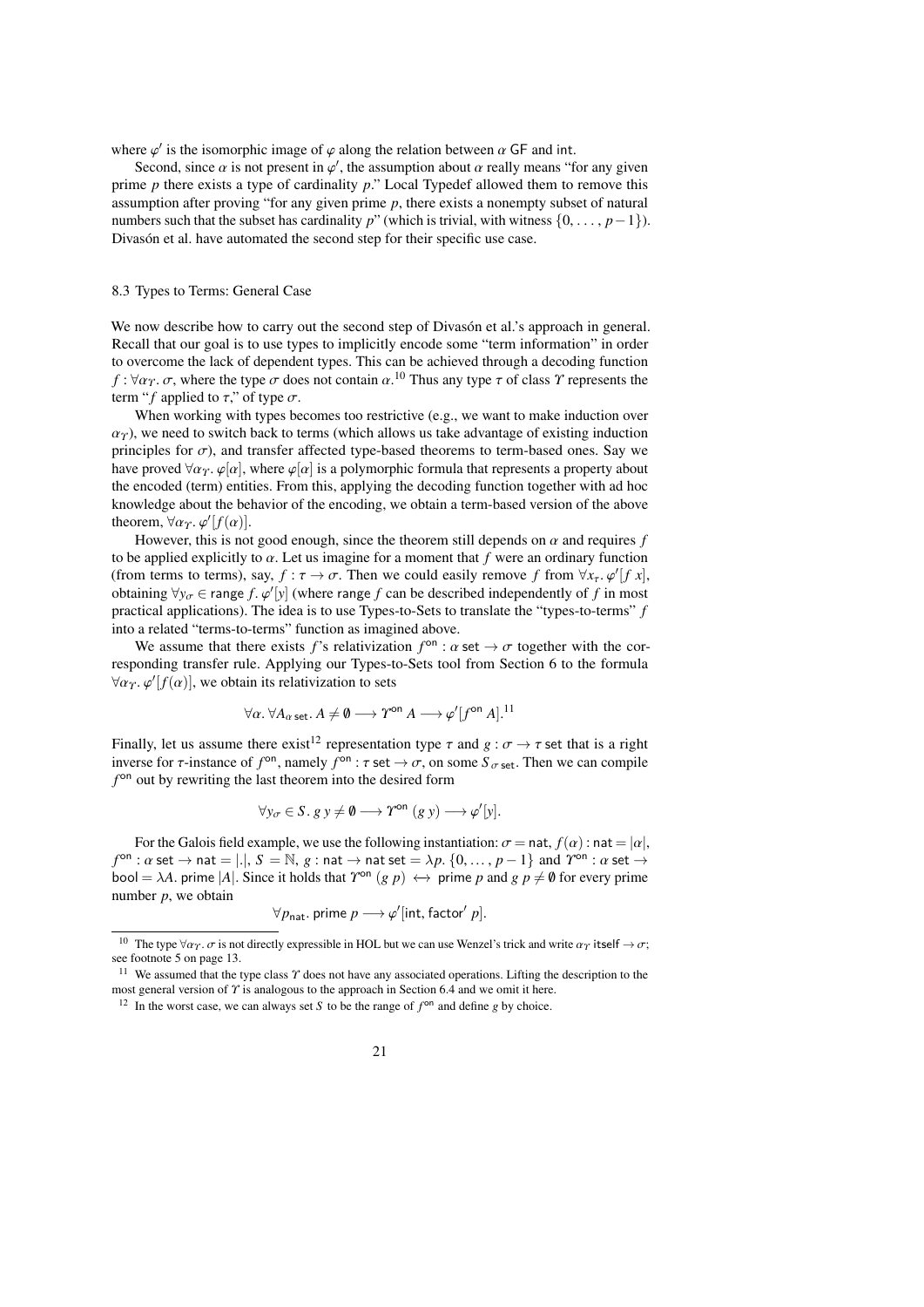We showed how Types-to-Sets allows us to compile out Harrison's trick when we reach its limits. This matches our introduction discussion on chasing the sweet spot between expressiveness and complexity: We can bring some of the dependent type expressiveness into HOL theorem provers and still offer an exit strategy once the approach turns out to be too restrictive. We plan to look more deeply into these unknown waters to see how far we can reliably and flexibly bend HOL towards dependent types.

#### <span id="page-21-0"></span>9 Limitations and Future Work

We already mentioned that the dictionary construction cannot be performed for a type constructor depending on overloaded constants. To workaround the problem, we could also "unfold" the definition of such a type and relativize the formula to the type's defining predicate as we did in our work on conservativity of type definitions in HOL and Isabelle/HOL [\[29\]](#page-23-29). Whether this approach would yield still practically usable theorems remains an open problem.

As mentioned, we implemented the proposed extensions (the (LT) and (UO) rules), which are part of the Isabelle distribution since Isabelle2016-1. Our future work is to implement an infrastructure that would streamline the relativization process as follows: it would automatically define the relativized constants (all the  $c_{\text{with}}^{\text{on}}$  constants), prove their transfer rules w.r.t. their nonrelativized counterparts and call the Transfer tool. These steps must be performed manually at the moment. We do not expect any principal problems; it is just an engineering task that must be done.

With the infrastructure in place, we plan to perform a case study, in which we would transform one of the set-based formalizations into a type-based one and obtain the set-based formulation by our Types-to-Sets tool. A natural candidate for such a case study would be Isabelle's HOL-Algebra library [\[1\]](#page-22-11), which does not use the type classes system and instead represents various algebraic structures by locales, which are user space parametrized theory modules with assumptions [\[7\]](#page-22-12). Every such a locale represents the algebra's axioms by assumptions and is parametrized by the algebra's explicit carrier and its operations. This is a truly set-based approach.

The HOL-Algebra example exposes another limitation of Isabelle's type system: type classes can have only one type parameter. Since we translate sets into type parameters, we cannot express algebraic structures with multiple set parameters (carriers) as a type class. Indeed, our case study would have to stop at modules, which are parametrized by two sets (corresponding to a "scalar" ring and a "vector" abelian group). In short, not every locale can be transformed into a corresponding type class.

Since all the derived type definitional commands in the various HOL systems are implemented in terms of the foundational type definition principle and this paper shows how to localize this principle, we could in principle localize all the derived definitional commands: we could have local quotients, local datatypes or local records. Needless to say, the local variants would be restricted to only monomorphic definitions as the Local Typedef is. Whether this localization proposal is worth the effort, only time will tell.

# 10 Conclusion

In this paper, we proposed extending Higher-Order Logic with a Local Typedef (LT) rule. We showed that the rule is not an ad hoc, but a natural addition to HOL in that it incarnates a semantic perspective characteristic to HOL: for every nonempty set *A*, there must be a type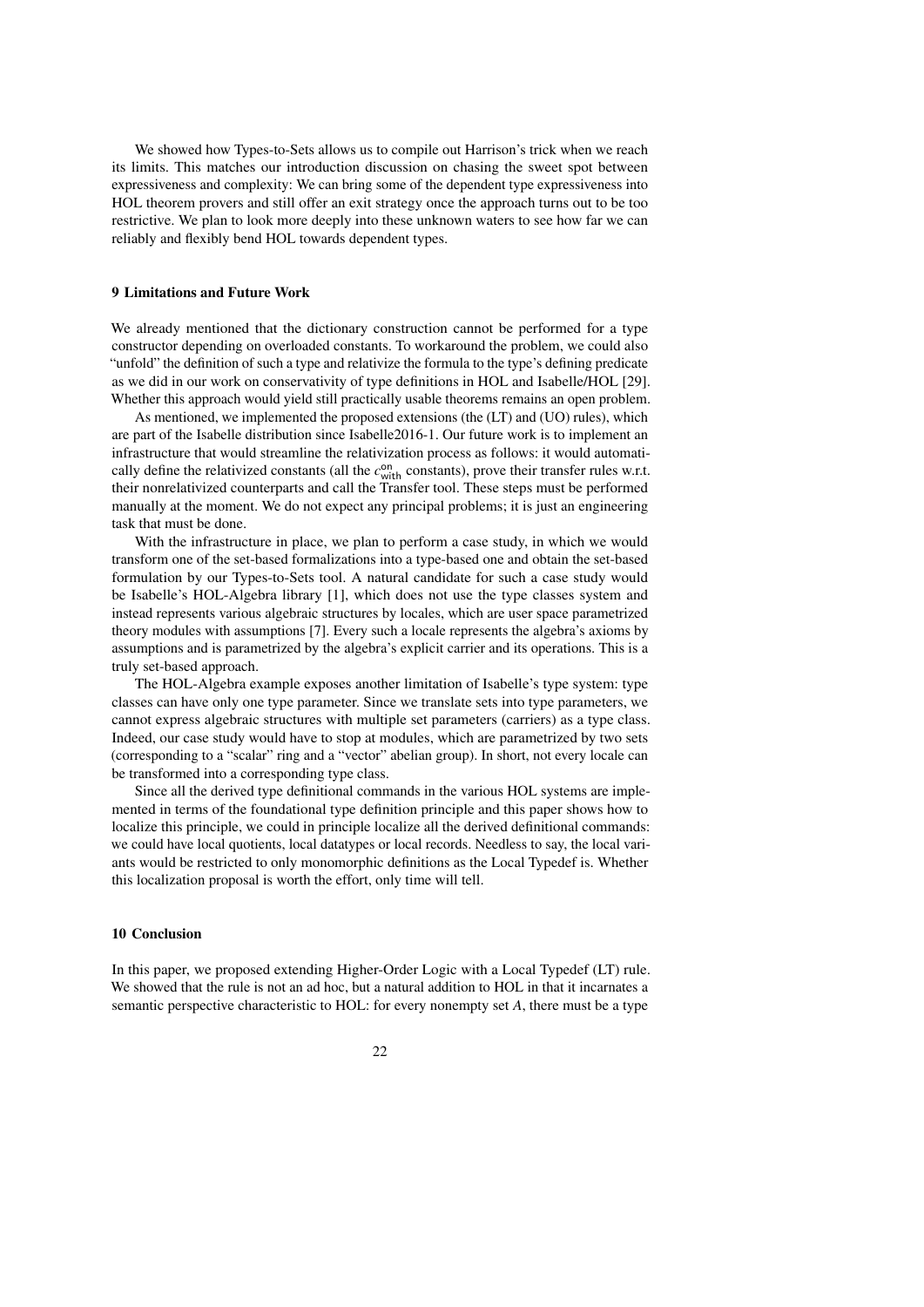that is isomorphic to *A*. At the same time, (LT) is careful not to introduce dependent types since it is an open question how to integrate them into HOL.

We demonstrated how the rule allows for more flexibility in the proof development: with (LT) in place, the HOL users can enjoy succinctness and proof automation provided by types during proving, while still having access to the more widely applicable, set-based theorems.

Being natural, semantically well justified and useful, we believe that the Local Typedef rule is a good candidate for HOL citizenship. We have implemented this extension in Isabelle/HOL, but its implementation should be straightforward and noninvasive in any HOL prover. And in a more expressive prover, such as HOL-Omega [\[22\]](#page-23-4), this rule could simply be added as an axiom in the user space.

In addition, we showed that our method for relativizing theorems is applicable to types restricted by type classes as well, if we extend the logic by a rule for compiling out overloading constants (UO). With (UO) in place, the Isabelle users can reason abstractly using type classes, while at the same time having access to different instances of the relativized result.

All along according to the motto: *Prove easily and still be flexible.*

Acknowledgments We thank reviewers for useful comments and suggestions. The ITP 2016 reviewers helped us to improve the previous conference version of the paper. We thank Fabian Immler and Dmitriy Traytel for interesting discussions on Types to Terms and HOL dependent typing, respectively. We are indebted to Johannes Hölzl to introduce us to HOL-Algebra and to remind us that not every locale can be translated into a corresponding type class in Isabelle. We gratefully acknowledge support from DFG through grant NI 491/13-3 and from EPSRC through grant EP/N019547/1.

#### References

- <span id="page-22-11"></span>1. The HOL-Algebra Library. URL <http://isabelle.in.tum.de/library/HOL/HOL-Algebra/>
- <span id="page-22-4"></span>2. The HOL4 Theorem Prover. URL <http://hol.sourceforge.net/>
- <span id="page-22-10"></span>3. Types to Sets in the Isabelle distribution. URL [https://isabelle.in.tum.de/dist/library/HOL/](https://isabelle.in.tum.de/dist/library/HOL/HOL-Types_To_Sets/index.html) [HOL-Types\\_To\\_Sets/index.html](https://isabelle.in.tum.de/dist/library/HOL/HOL-Types_To_Sets/index.html)
- <span id="page-22-5"></span>4. Adams, M.: Introducing HOL Zero - (Extended Abstract). In: K. Fukuda, J. van der Hoeven, M. Joswig, N. Takayama (eds.) ICMS 2010, *LNCS*, vol. 6327, pp. 142–143. Springer (2010)
- <span id="page-22-7"></span>5. Aransay, J., Ballarin, C., Rubio, J.: A Mechanized Proof of the Basic Perturbation Lemma. J. Autom. Reasoning 40(4), 271–292 (2008)
- <span id="page-22-2"></span>6. Asperti, A., Ricciotti, W., Coen, C.S., Tassi, E.: The Matita interactive theorem prover. In: CADE-23, pp. 64–69 (2011)
- <span id="page-22-12"></span>7. Ballarin, C.: Locales: A module system for mathematical theories. J. Autom. Reasoning 52(2), 123–153 (2014)
- <span id="page-22-6"></span>8. Bancerek, G., Byliński, C., Grabowski, A., Korniłowicz, A., Matuszewski, R., Naumowicz, A., Pąk, K., Urban, J.: Mizar: State-of-the-art and beyond. In: M. Kerber, J. Carette, C. Kaliszyk, F. Rabe, V. Sorge (eds.) Intelligent Computer Mathematics, pp. 261–279. Springer (2015)
- <span id="page-22-1"></span>9. Bertot, Y., Castéran, P.: Interactive Theorem Proving and Program Development - Coq'Art: The Calculus of Inductive Constructions. Texts in Theoretical Computer Science. An EATCS Series. Springer (2004)
- <span id="page-22-0"></span>10. Bove, A., Dybjer, P., Norell, U.: A Brief Overview of Agda - A Functional Language with Dependent Types. In: S. Berghofer, T. Nipkow, C. Urban, M. Wenzel (eds.) TPHOLs 2009, *LNCS*, vol. 5674, pp. 73–78. Springer (2009)
- <span id="page-22-8"></span>11. Chan, H., Norrish, M.: Mechanisation of AKS Algorithm: Part 1 – The Main Theorem. In: C. Urban, X. Zhang (eds.) ITP 2015, *LNCS*, vol. 9236, pp. 117–136. Springer (2015)
- <span id="page-22-9"></span>12. Coble, A.R.: Formalized Information-Theoretic Proofs of Privacy Using the HOL4 Theorem-Prover. In: N. Borisov, I. Goldberg (eds.) PETS 2008, *LNCS*, vol. 5134, pp. 77–98. Springer (2008)
- <span id="page-22-3"></span>13. Constable, R.L., Allen, S.F., Bromley, H.M., Cleaveland, W.R., Cremer, J.F., Harper, R.W., Howe, D.J., Knoblock, T.B., Mendler, N.P., Panangaden, P., Sasaki, J.T., Smith, S.F.: Implementing Mathematics with the Nuprl Proof Development System. Prentice-Hall, Inc., Upper Saddle River, NJ, USA (1986)